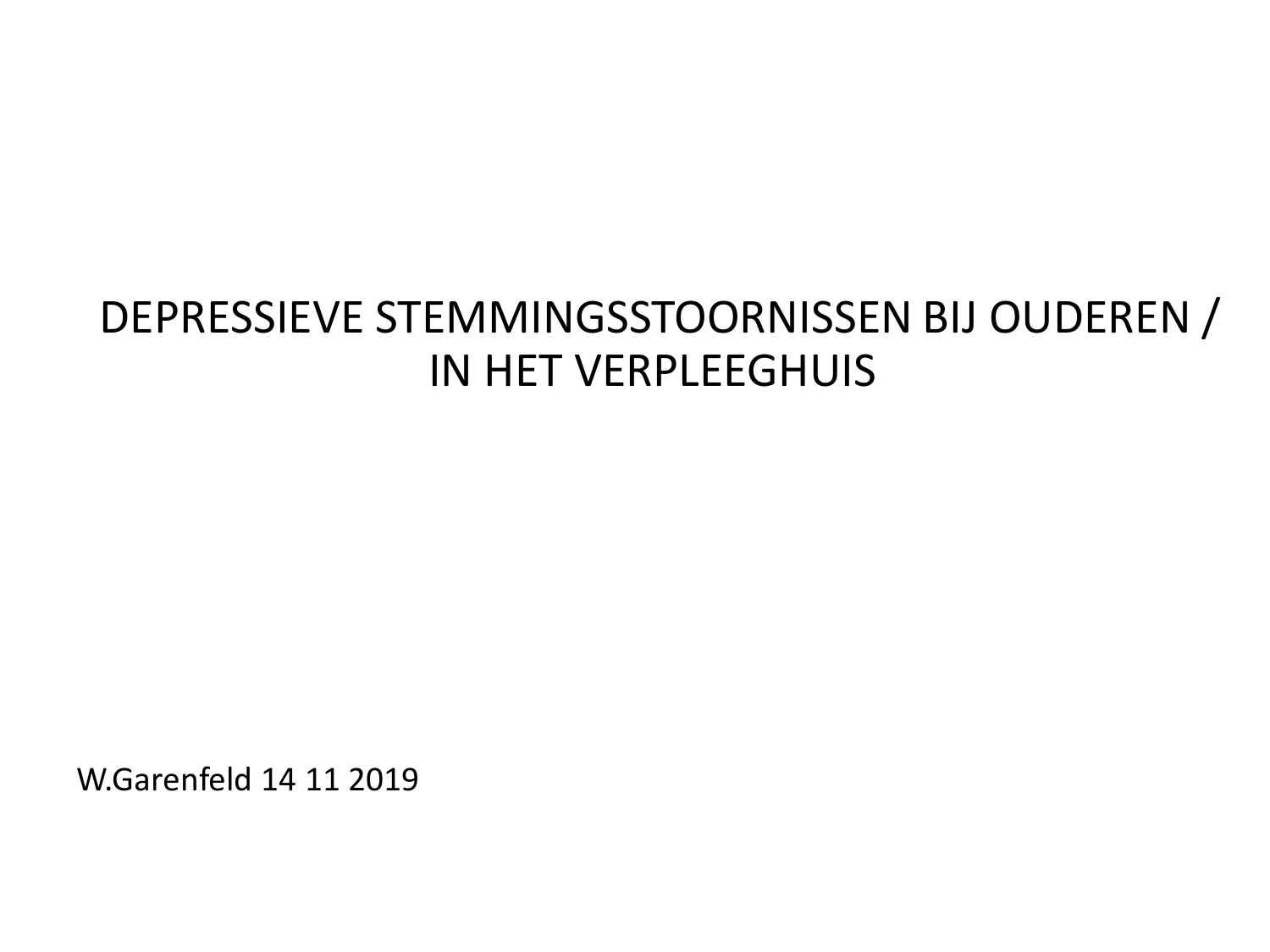| (POTENTIËLE) BELANGENVERSTRENGELING | $\bullet$ GEEN                                             |               |
|-------------------------------------|------------------------------------------------------------|---------------|
|                                     | VOOR BIJEENKOMST MOGELIJK RELEVANTE RELATIES MET BEDRIJVEN | $\bullet$ NVT |
|                                     | SPONSORING OF ONDERZOEKSGELD                               | $\bullet$ NVT |
|                                     | HONORARIUM OF ANDERE (FINANCIËLE) VERGOEDING               | $\bullet$ NVT |
|                                     | <b>AANDEELHOUDER</b>                                       | $\bullet$ NVT |
|                                     | ANDERE RELATIE, NAMELIJK                                   | $\bullet$ NVT |
|                                     |                                                            |               |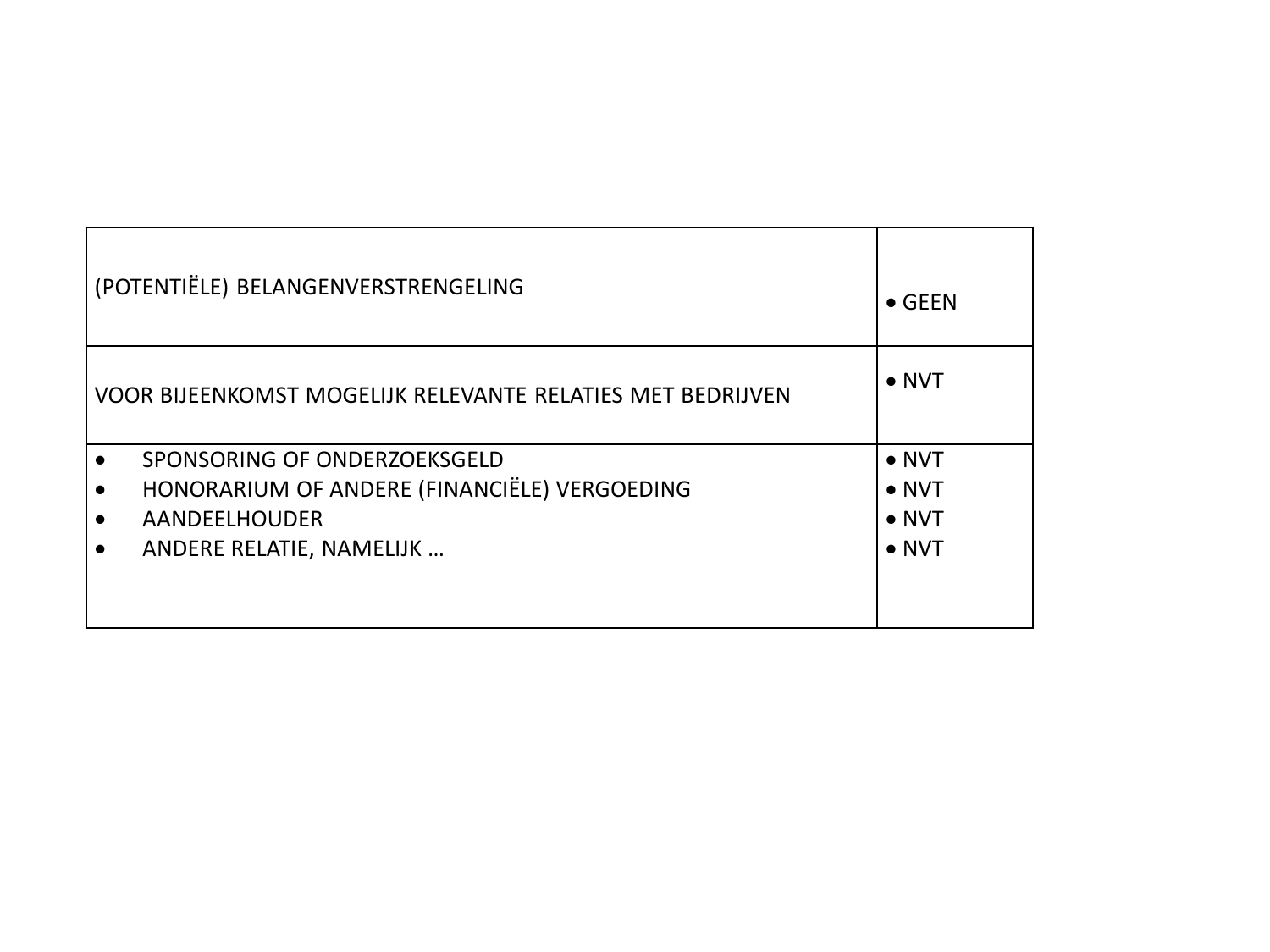- DSM-5 CLASSIFICATIE / SYMPTOMEN BIJ OUDEREN
- EPIDEMIOLOGIE & RISICOFACTOREN
- PATHOGENESE
- CO-MORBIDITEIT
- THERAPEUTISCHE OVERWEGINGEN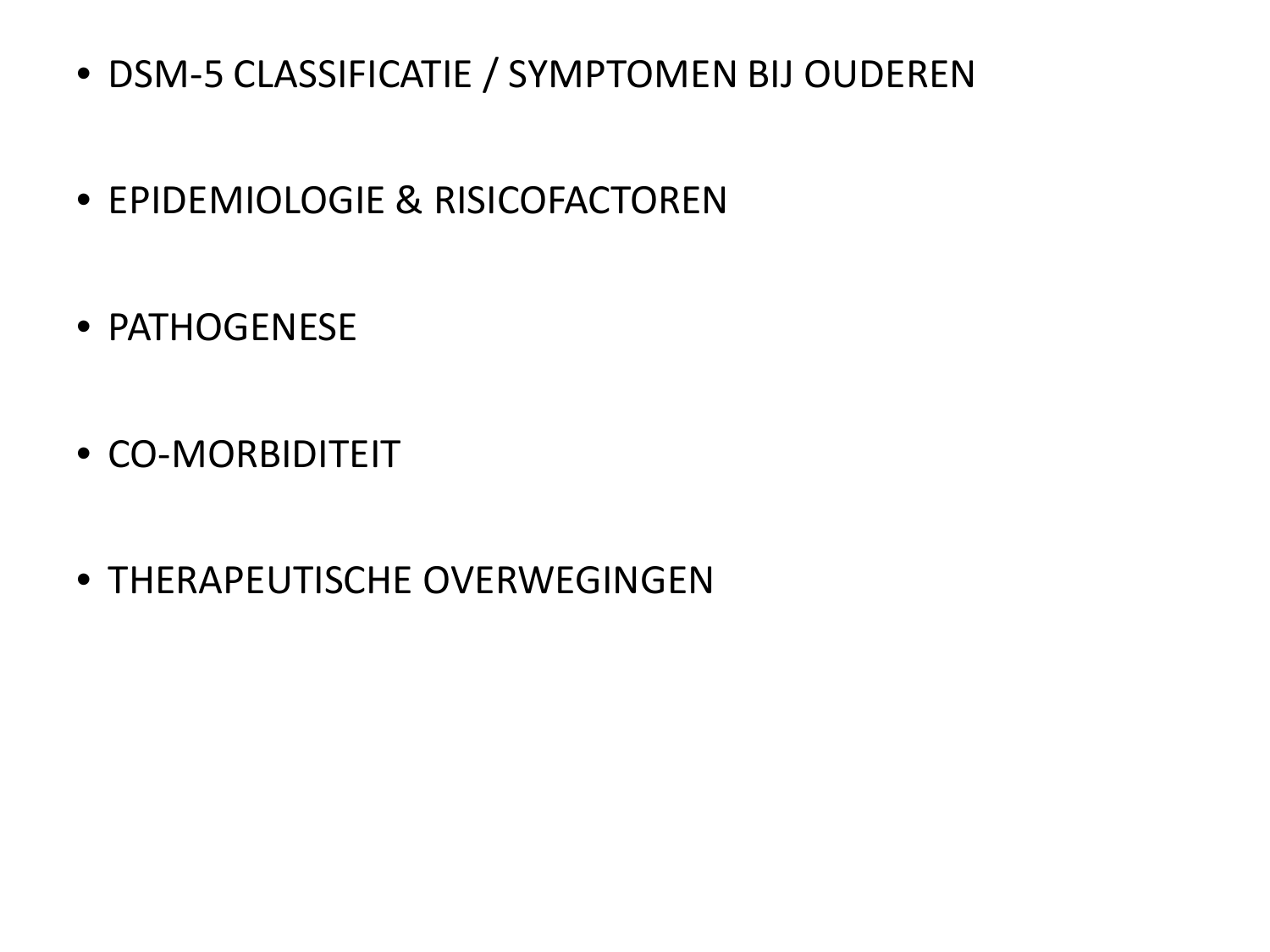### **DEPRESSIEVE STOORNIS (DSM-IV-TR) / DSM-5**

- A. TENMINSTE EENMALIGE DEPRESSIEVE EPISODE
	- (>= 2 WEKEN: >=5 DEPRESSIEVE KENMERKEN)
- DEPRESSIEVE STEMMING
- INTERESSEVERLIES / ANHEDONIE
- EETLUST  $\downarrow$  / ( $\uparrow$ ); GEWICHT  $\downarrow$  / ( $\uparrow$ )
- INSOMNIA / (HYPERSOMNIA)
- PSYCHOMOTORE REMMING / (AGITATIE)
- FUTLOOSHEID / MOEHEID
- SCHULDGEVOELENS (EVT. WAANACHTIG)
- CONCENTRATIE ↓ / VERTRAAGD DENKEN
- DOODSGEDACHTEN / SUICIDALE IDEATIES

### B. NIET IN KADER VAN SCHIZO-AFFEKTIEVE STOORNIS OF PSYCHOSE

### C. NIET IN KADER VAN BIPOLAIRE STOORNIS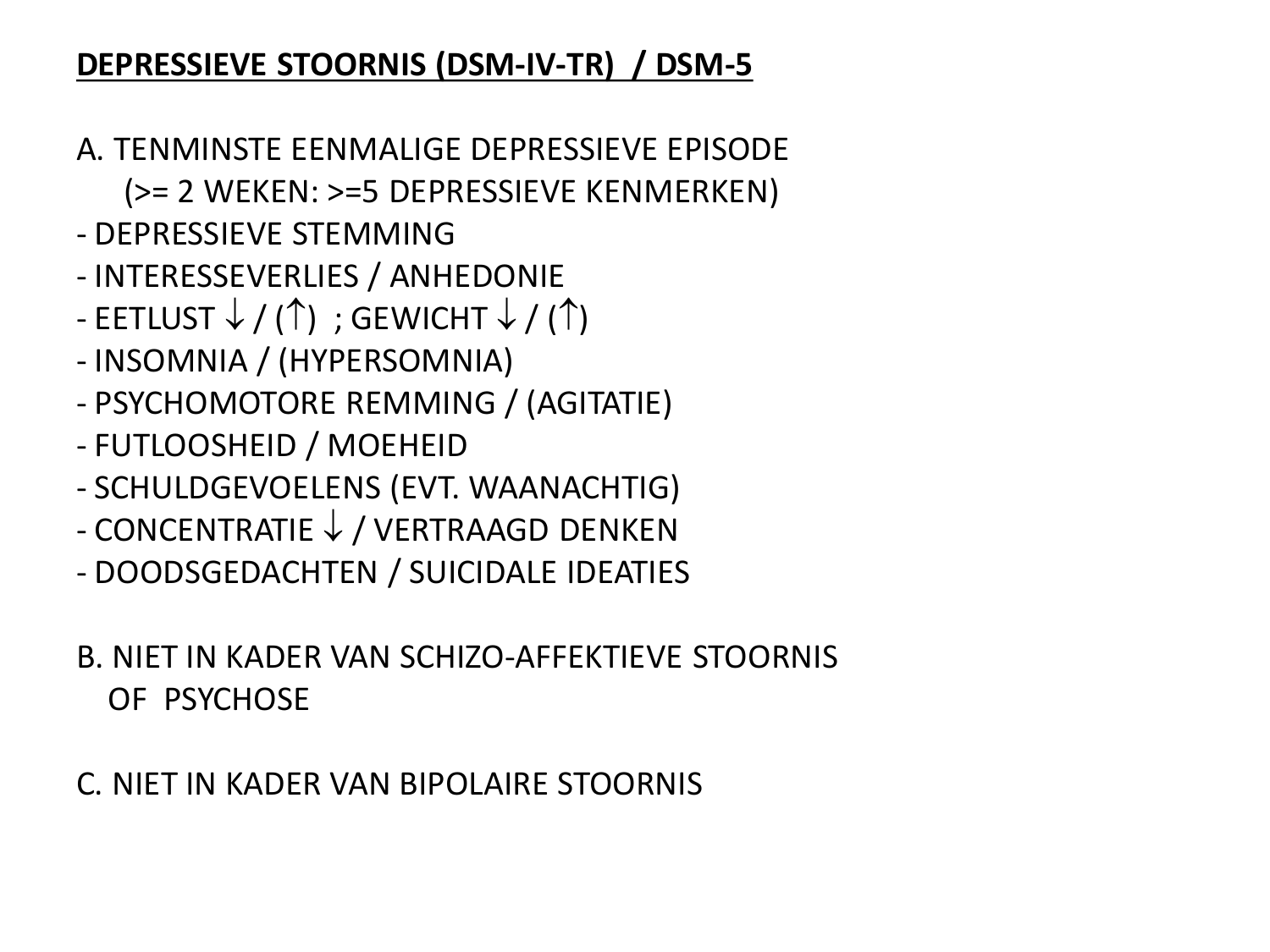### **EPIDEMIOLOGIE**

- DEPRESSIEVE STOORNIS CF. DSM-IV

 $65 + 0.2%$ 

- KLINISCH RELEVANTE DEPRESSIEVE SYMPTOMEN
	- 65 + : Ca. 15 30% ; AFHANKELIJK VAN DE ONDERZOEKSSETTING
- DEPRESSIEVE STOORNIS IN VERPLEEGHUIS:
	- DEMENTIE-AFDELINGEN: 15 40%
	- SOMATIEK-AFDELINGEN: 27%
- INCIDENTIE : VROUWEN > MANNEN
- PREVALENTIE : VROUWEN >> MANNEN
- ONDERDIAGNOSTIEK / ONDERBEHANDELING
- SUÏCIDE-POGINGEN ↓
- GESLAAGDE SUÏCIDES  $\uparrow$  ; ( M.N. MANNEN ! )

Beekman ATF, et al. Br J Psychiatr. 1999(174):307-311 Eisses A-MH. Depressie bij verzorginsghuisbewoners.Proefschrift Groningen.2005 Kok RM, et al. JAMA 2017(317/20):2114-2122 Stek ML, et al. Br J Psychiatr. 2006(188): 65-69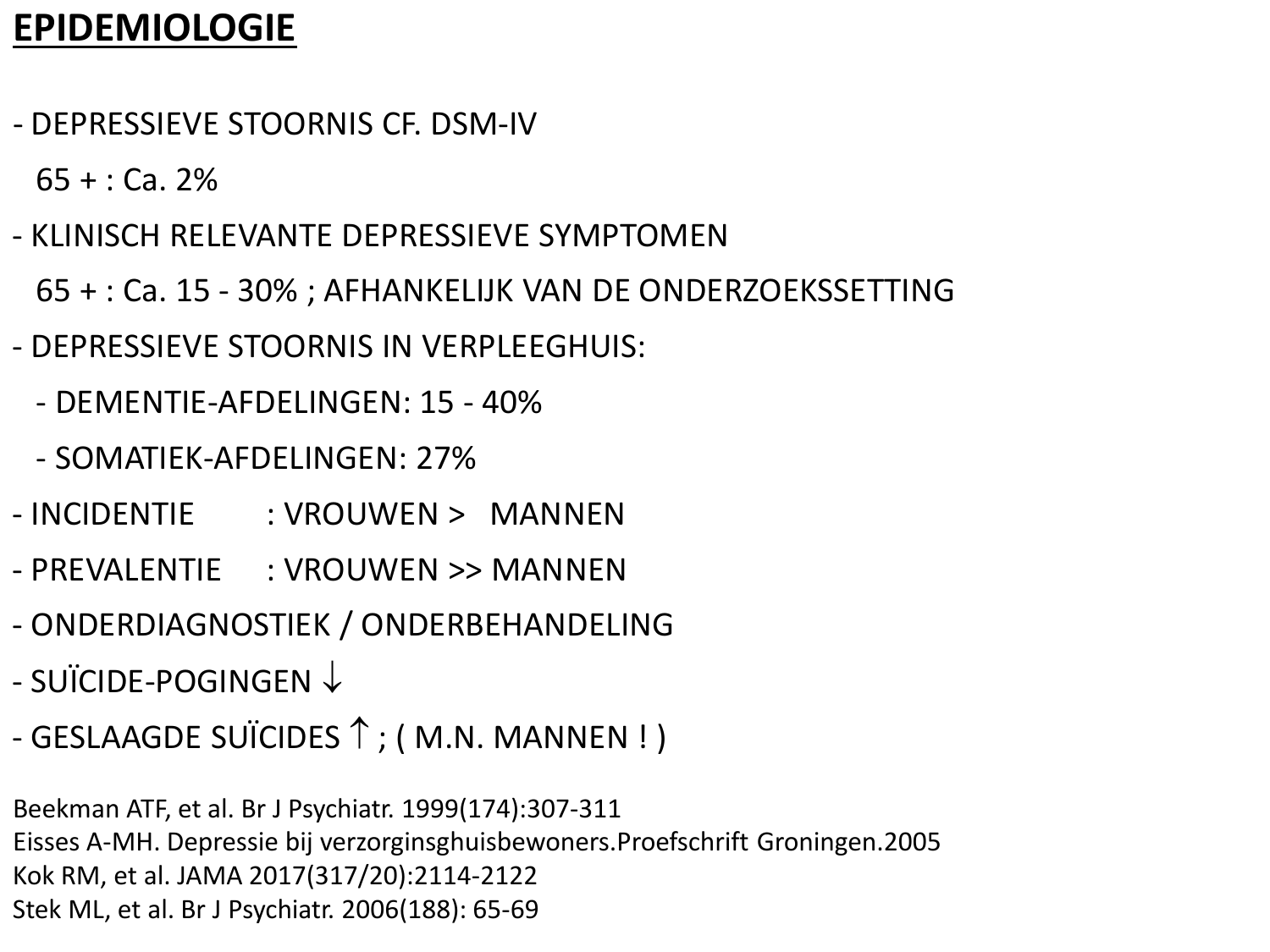### **SUICIDE BIJ OUDEREN**

### - HOOGSTE INCIDENTIE

- M.N ALLEENSTAANDE MANNEN
- DRASTISCHE METHODEN
- GROTER OVERLIJDENSRISICO BIJ MINDER DRASTISCHE METHODEN
- NEGATIEVE LEVENSBALANS
- ZIEKTE / SOMATISCHE BEPERKINGEN / AFHANKELIJKHEID
- VERLIES: RELATIES, VRIENDEN, SOCIALE STATUS, ETC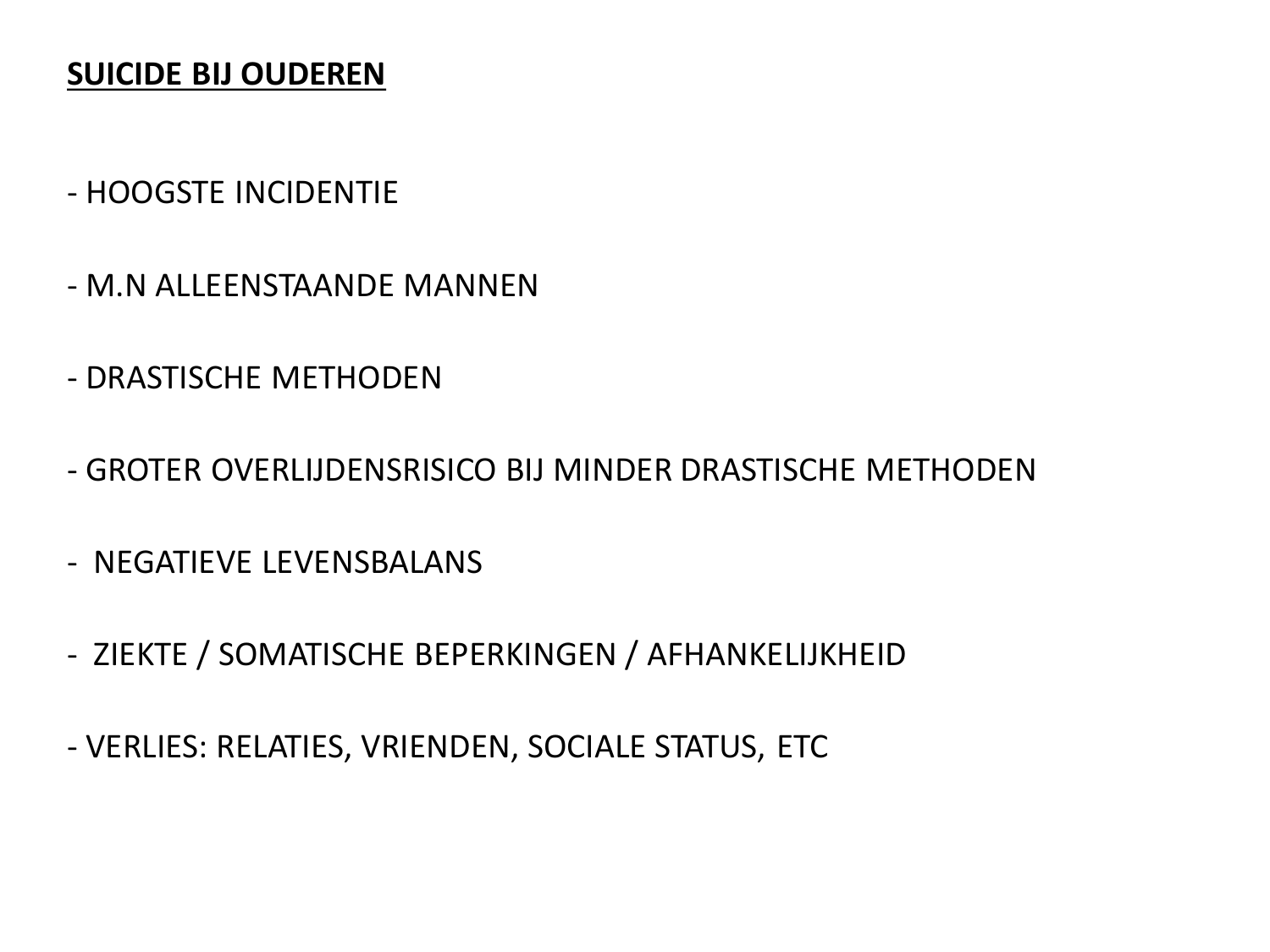### **KLINISCHE SYMPTOMEN BIJ OUDEREN**

- (A)SPECIFIEKE SYMPTOOMPRESENTATIE (?)
- GROTE (KLINISCHE) HETEROGENITEIT
- NEGATIEVE SYMPTOMEN VOOROP (DIFF. DIAGNOSE: APATHIE)
- (Hybels CF et al. Int J Geriatr Psychiatry. 2012; 27(6): 601–611)

### **'DEPLETION SYNDROME'**

- ANHEDONIE / INTERESSEVERLIES
- LUSTELOOSHEID / MOEHEID
- REMMING / AGITATIE
- EETLUST ↓/ GEWICHT ↓
- GEDRAGSSTOORNISSEN
- ZELFVERWAARLOZING
- SOCIALE ISOLATIE

(Newman JP. J.Gerontol 1991(6):P224–35; Adams et al. Gerontologist 2001(41):768-777)

## **META-ANALYSE**

- MEER ALGEMEEN LICHAMELIJKE KLACHTEN
- GASTROINTESTINALE KLACHTEN
- HYPOCHONDRIE
- AGITATIE

(Hegeman JM, et al. Br J Psychiatr 2012)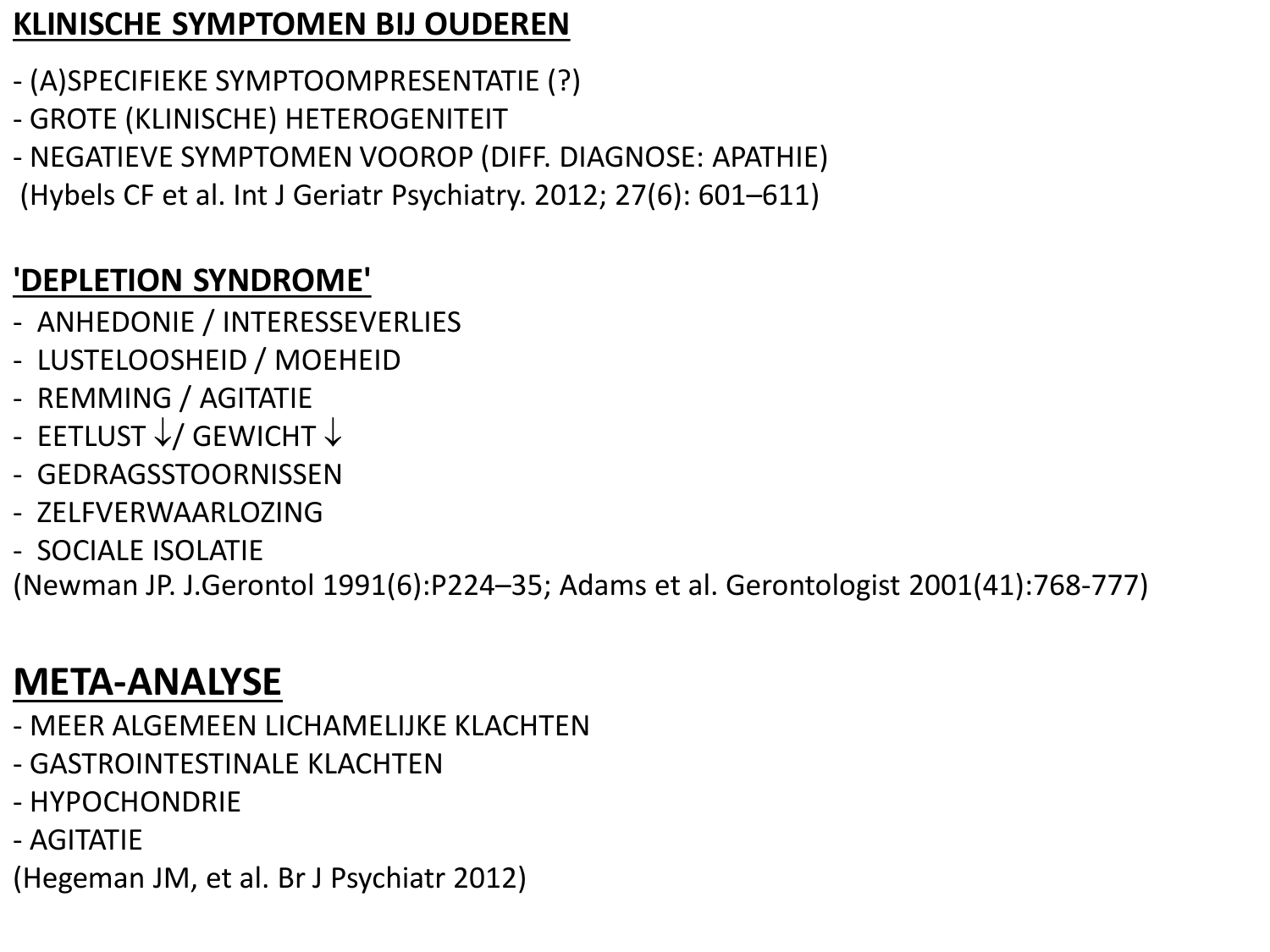### **OVERLAP MET CO-MORBIDITEIT**

- ANEMIE
- APATISCH DELIER
- DEMENTIE-SYNDROMEN
- M.PARKINSON
- CEREBROVASCULAIRE PATHOLOGIE
- SOMATISCH SYMPTOOM STOORNIS ; PIJNSYMPTOMEN
- ANGSTSTOORNISSEN
- MEDICATIE-BIJWERKINGEN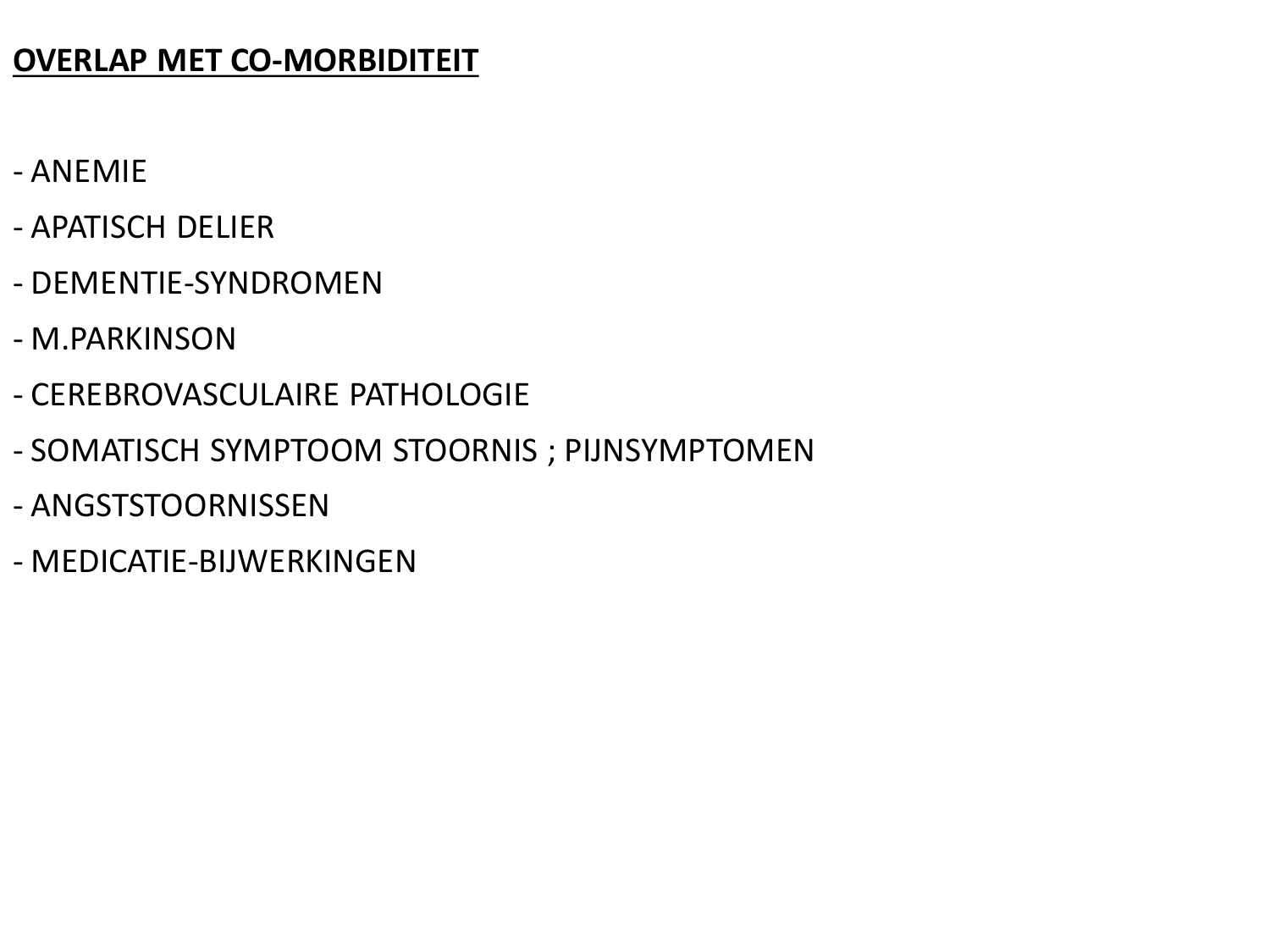### **DEPRESSIE EN DEMENTIE**

- BPSD (Behavioral & Psychological Symptoms of Dementia) - PRODROMAAL (0-60 % : 1E SYMPTOOM) BIJ D.A.T.

### **DESTRUCTIE BIJ M.ALZHEIMER:**

- SENIELE PLAQUES EN NEUROFIBRILLAIRE TANGLES
- NEOCORTEX (M.N. FRONTO-TEMPERO PARIETAAL)
- HIPPOCAMPUS
- BASALE KERNEN
- RAPHE KERNEN
- LOC. COERULEUS

### **VASCULAIRE DEMENTIE** ↔ **"VASCULAIRE DEPRESSIE"**

### **PSYCHOLOGISCH BESEF** ↔ **DEMENTIE CONSEQUENTIES**

### **"PSEUDO-DEMENTIE"**

Herbert J et al. Front Neuroendocrinol. 2016;41:153-171. Alexopoulos GS, et al. Arch Gen Psychiatry. 1997; 54(10):915-922. Sneed JR, et al. Am J Geriatr Psychiatry. 2011; 19(2): 99–103.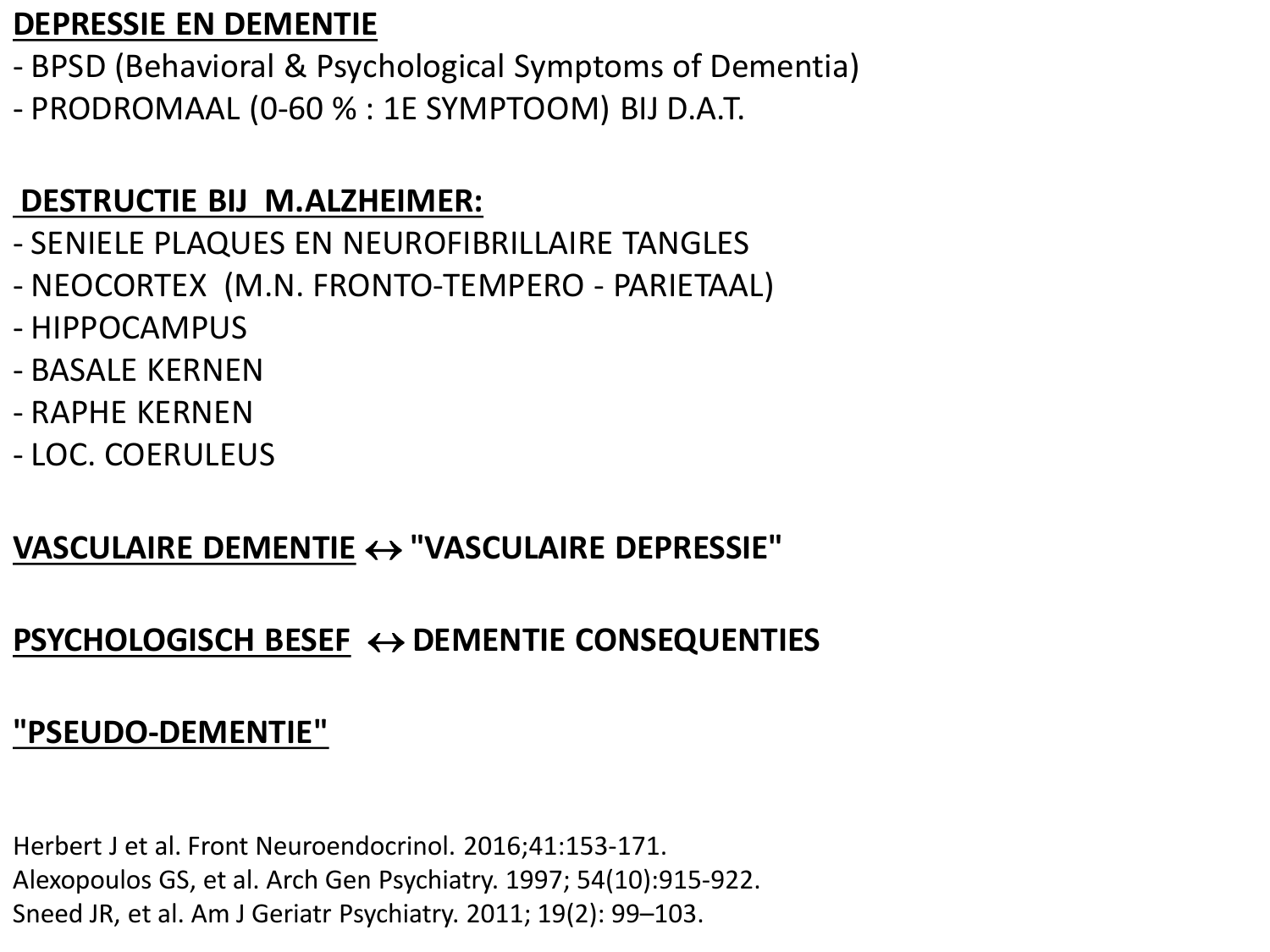#### **DEPRESSIE EN M.PARKINSON**

- 25-40 % , M.N IN STADIA II en III (HOEHN & YAHR)
- CONGRUENTE SYMPTOMEN , MOEILIJKE HERKENNING
- D.D APATHISCH DELIER
- $-$  ANTI-DEPRESSIVA  $\implies$  evt. PARKINSONISME

- Leentjes A.Depressie bij de ziekte van Parkinson.Proefschrift Maastricht.2002
- Verbaan D.Non-motor symptoms in Parkinson's disease. Proefschrift Leiden.2009
- Rooden V. Clinical Patterns in Parkinson.Proefschrift Leiden.2012
- Timmer M. Out of Balance Neurocognitive mechanisms underlying depression in Parkinson's disease. Proefschrift Nijmegen.2019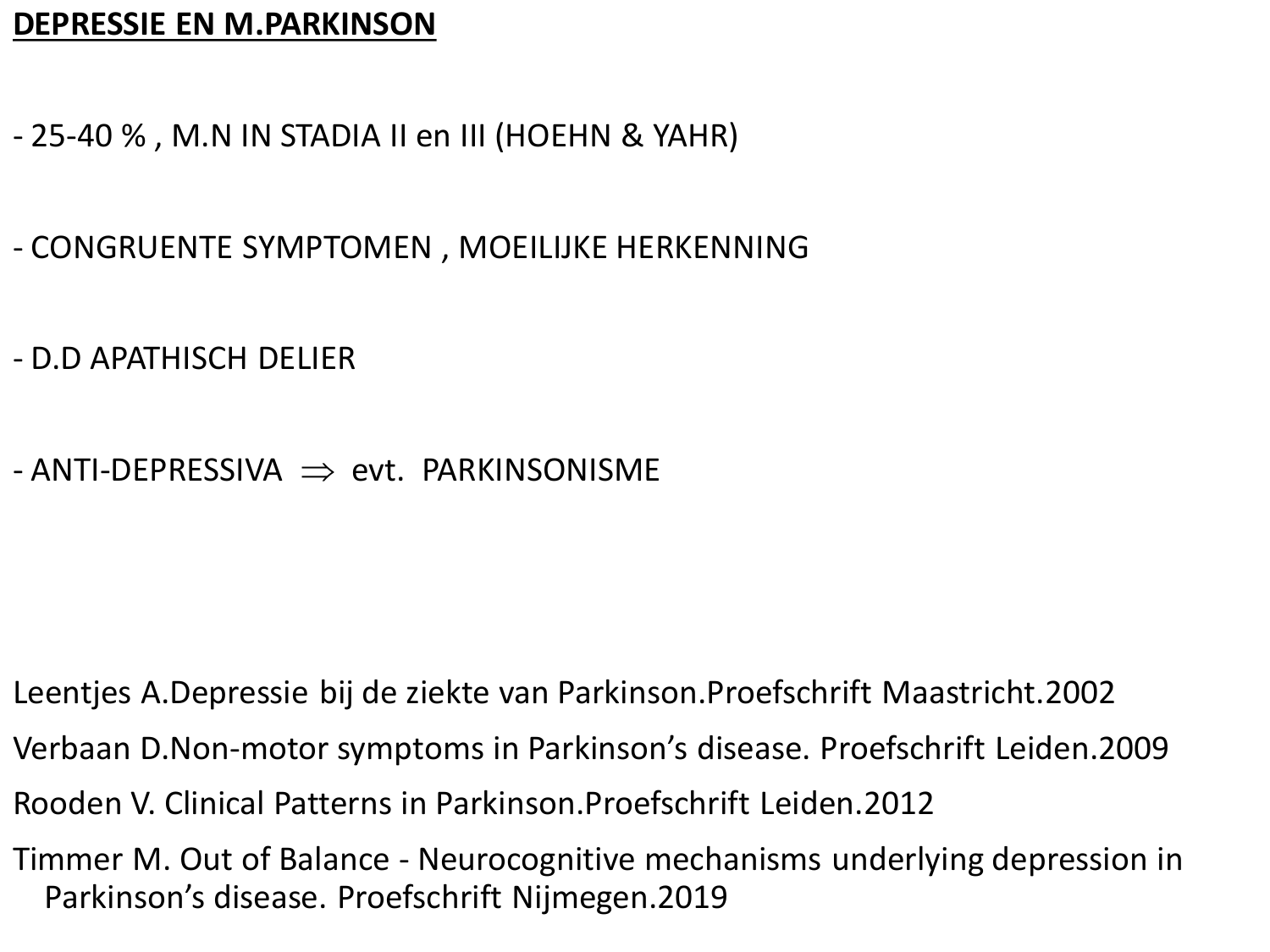### **DEPRESSIE EN CVA**

- 0-3 MAANDEN: 25-30 % DEPRESSIEVESTOORNIS
- 12 MAANDEN: 16 % DEPRESSIEVE STOORNIS
- 2 JAAR: 19% DEPRESSIEVE STOORNIS
- 3 JAAR: 29 % DEPRESSIEVE STOORNIS

### **MOEILIJKE HERKENNING**

### **RISICOFACTOREN:**

- LINKS ANTERIOR CVA
- DYSFASIE
- OPNAME VERPLEEGHUIS
- ALCOHOLABUSUS IN ANAMNESE
- ALLEENSTAAND
- ADL BEPERKINGEN

Stroke 2006(37/11):2854-2855 Cerebrovasc Dis. 2012(33/3):280-285 Robinson RG, et al. Am J Psychiatry 2016(173/3):221-231 Dar SK. Neuropsychiatry 2017(7/6):906-919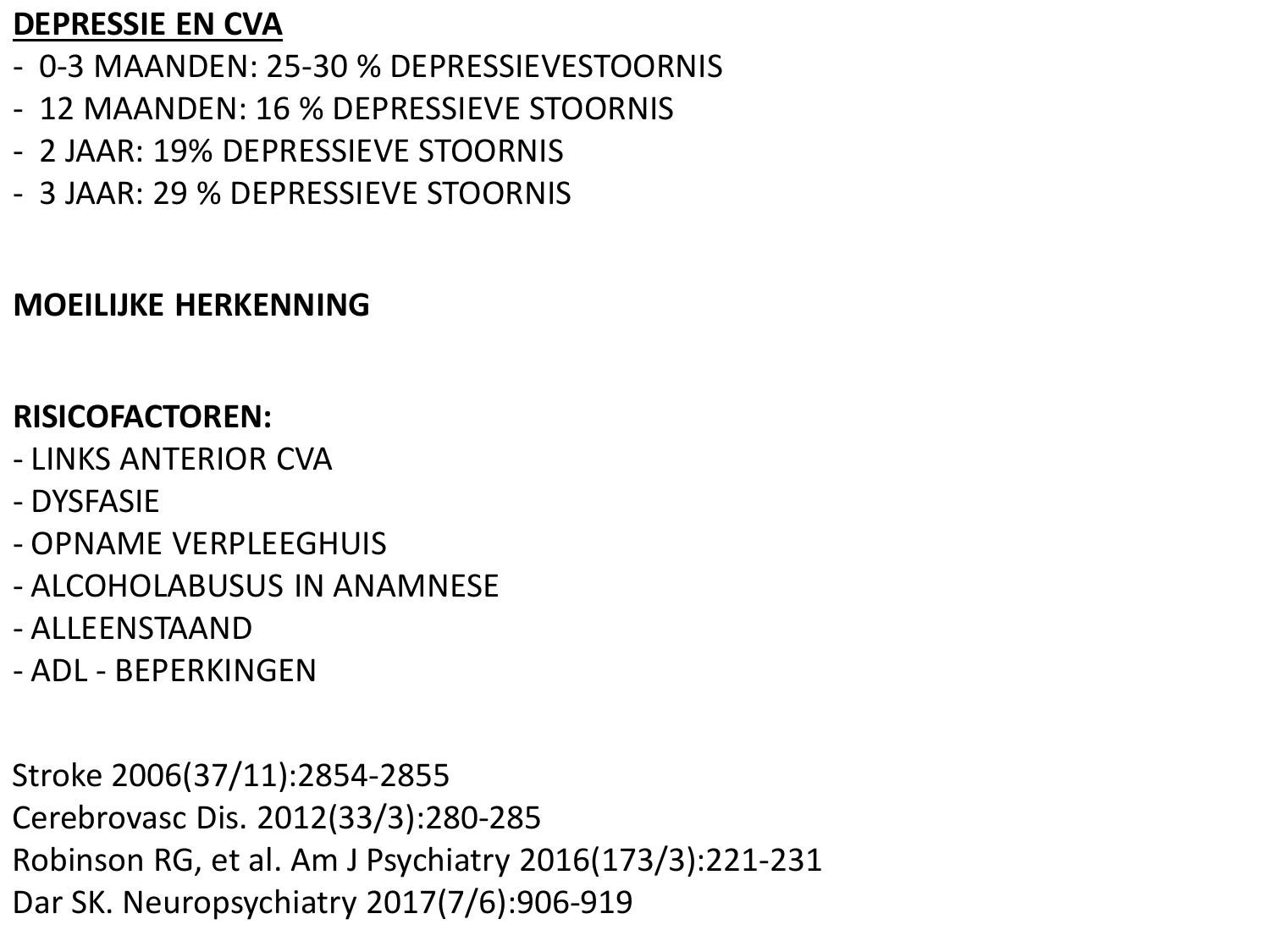#### **DEPRESSIE EN CORONAIR LIJDEN**

- RELATIE DEPRESSIE CAD
- 4X HOGERE KANS OP MYOCARDINFARCT
- 3X HOGERE MORTALITEIT NA M.I.
- CA. 20 % ONTWIKKELT DEPRESSIE NA M.I.
- RELATIE MET TROMBOCYTEN-FUNCTIE

Krishnan-2003 van Melle-2005 Pizzi C, et al. European Heart Journal August 2017; 38 (1/1) ehx502.P1519. Lahtinen M, et al. European Heart Journal August 2017; 38 (1/1) ehx502.P1523.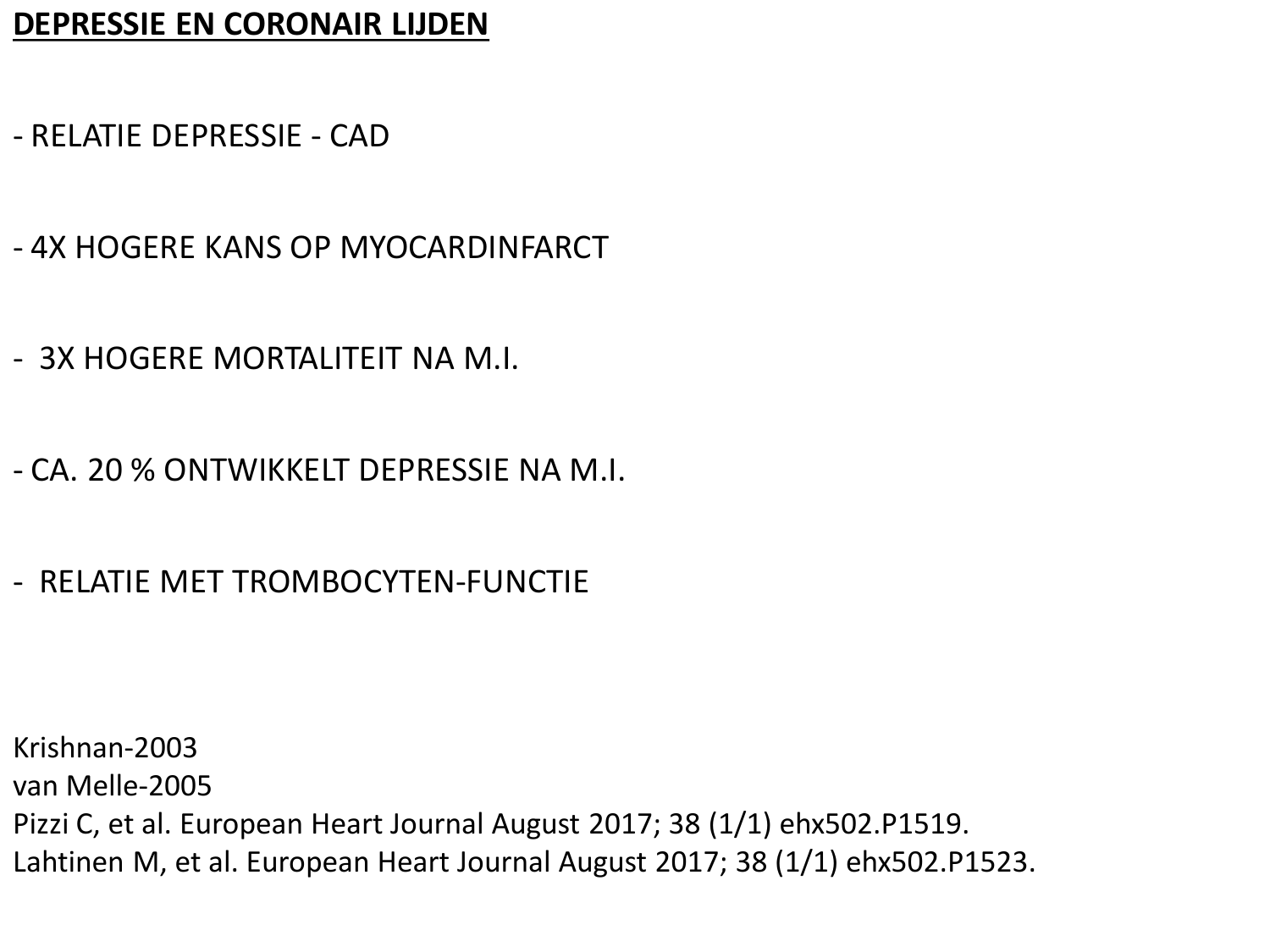### **PSYCHO-SOCIALE FACTOREN**

- EERDERE EN OFF-TIME VERLIES-ERVARINGEN
- KINDLING : NA IEDERE DEPRESSIE , RECIDIEF RISICO  $\uparrow$
- AFHANKELIJKHEID
- SOCIALE STEUN ↓ / EENZAAMHEID
- ZINGEVINGSPROBLEMATIEK / ROLWIJZIGING
- NEGATIEVE LEVENSBALANS
- CO-MORBIDITEIT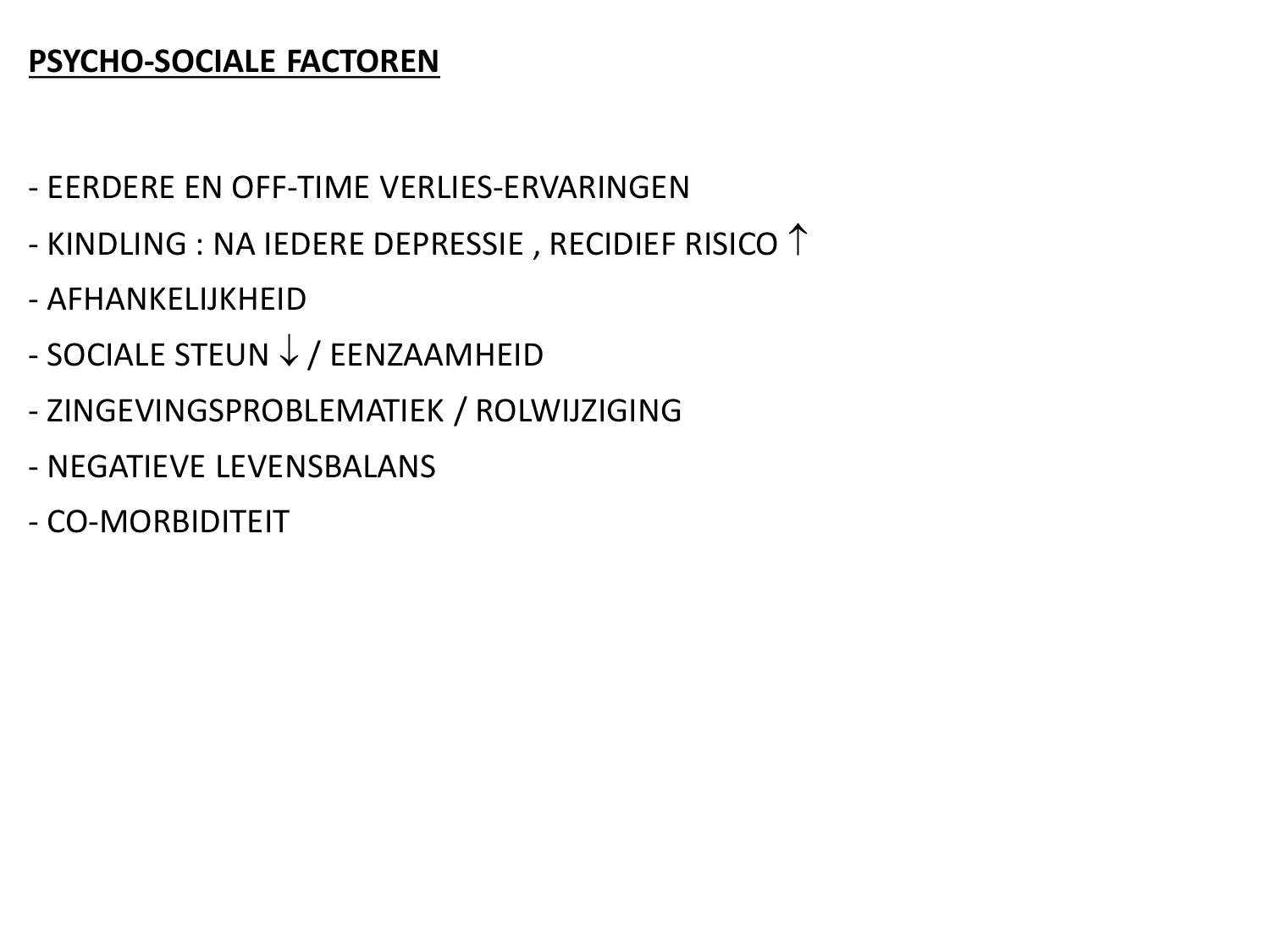#### DEPRESSIVITEIT

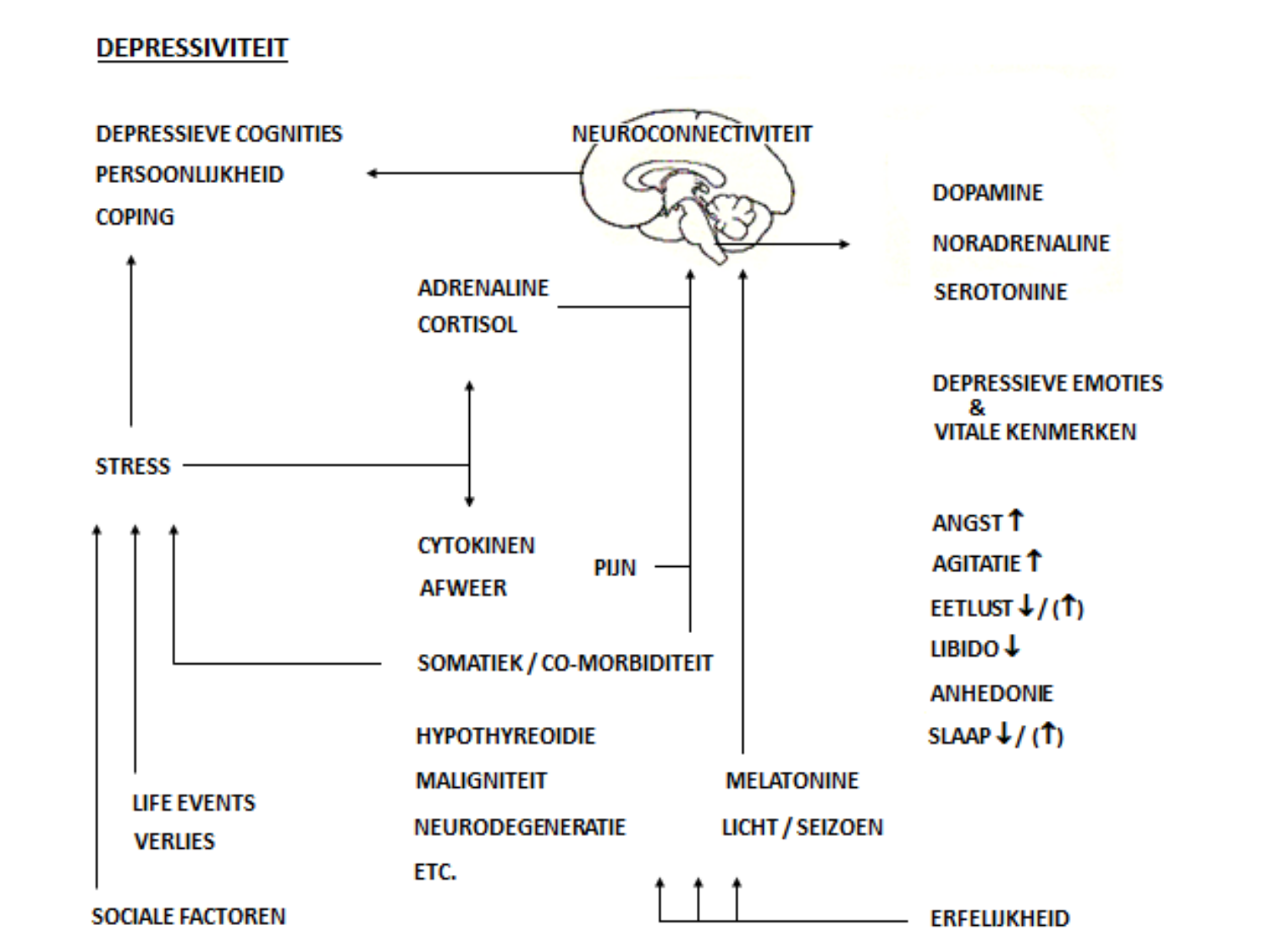### **NEUROTRANSMITTER VERKLARINGSMODELLEN**

- 1956: CORTISOL HYPOTHESE
- 1957: DOPAMINE HYPOTHESE
- 1958: NORADRENALINE HYPOTHESE
- 1960: SEROTONINE HYPOTHESE
- 1989: IMMUNOLOGISCHE HYPOTHESE
- 20??: DNA/RNA HYPOTHESEN

Board F, et al. Psychosomatic Medicine 1956;4:324-333.

Weil-Malherbe H, et al. Nature 1957; 180:1050.

Van Praag HM, et al. Psychiatria, Neurologia, Neurochirurgia 1965;68:650-660.

Strom-Olsen J.Mental Sc. 1958;104:696-704.

Ashcroft GW, et al. Nature 1960;186;1050-1051.

Müller N, et al. In:Hadden JW. Interactions among central nervous system,etc. Rome: Pythagora Press. 1989 Smith RS.Medical Hypotheses 1991;35:298-306.

Metha D, et al. Gene expression studies in major depression. Curr Psychiatry Rep. 2010; 12(2):135-144.

Schene AH et al. Handboek depressieve stoornissen. De Tijdstroom 2016.

Belujon P, et al. Int J Neuropsychopharmacol. 2017;20(12):1036-1046.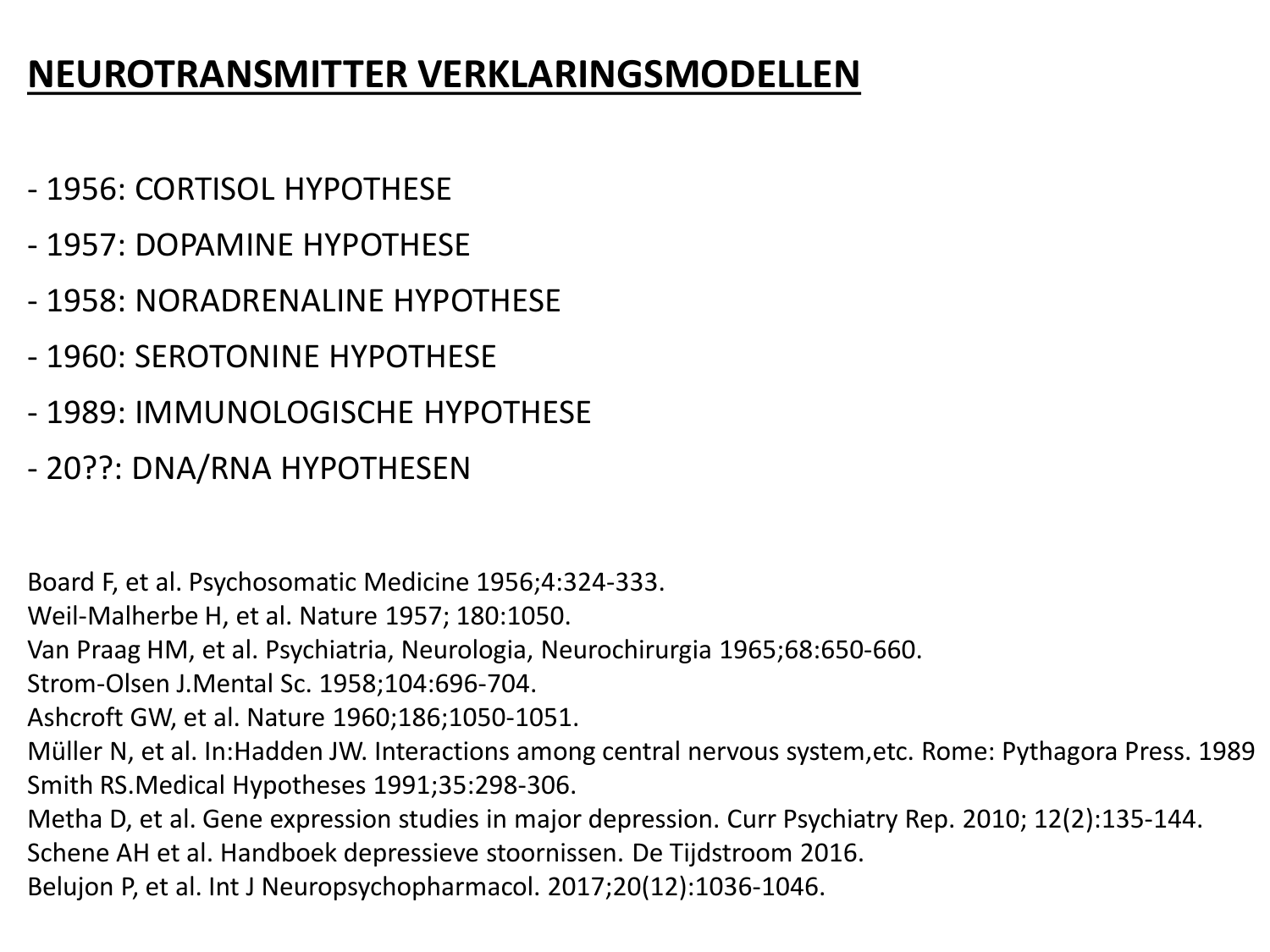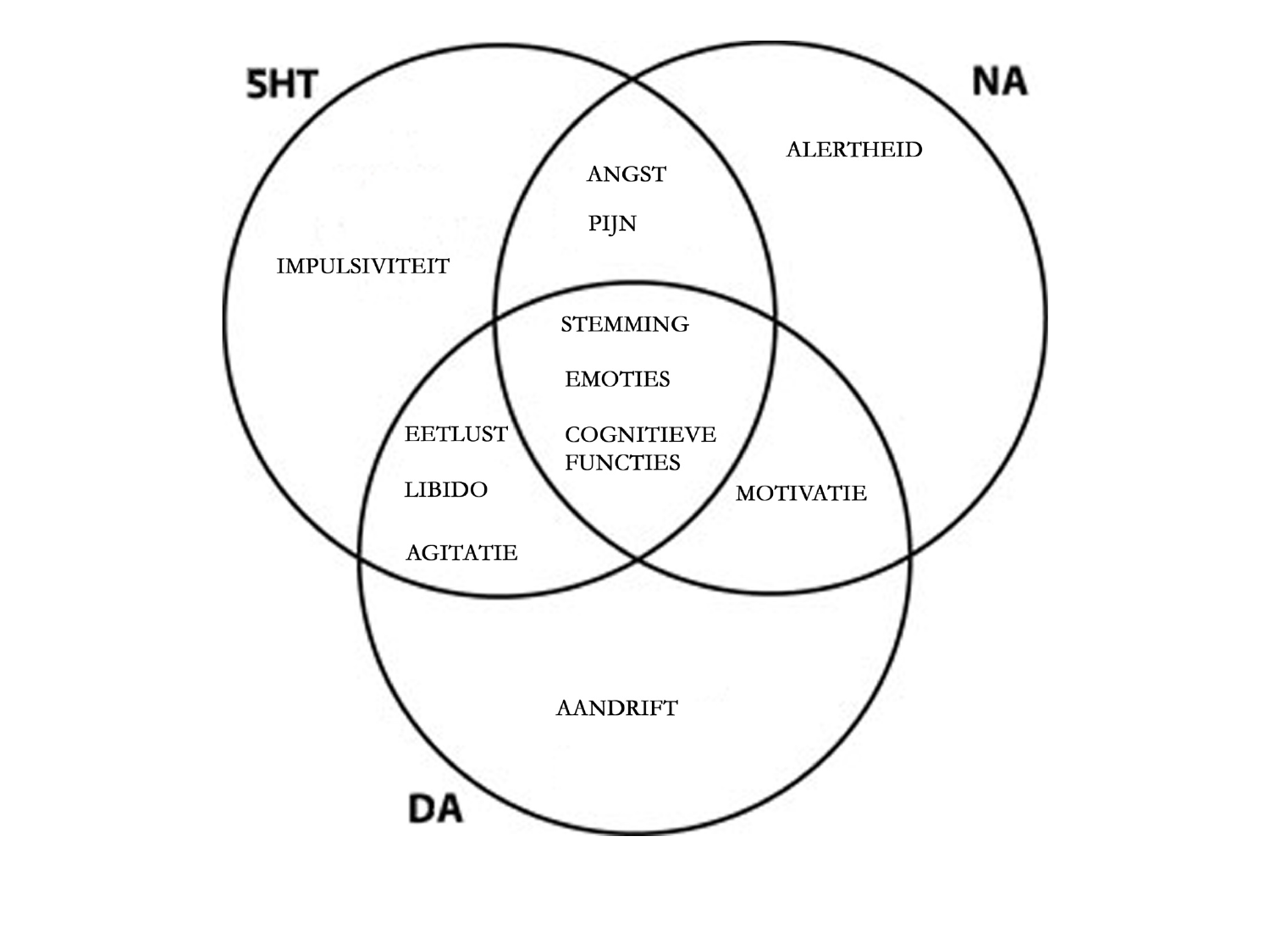#### **NEUROCONNECTIVITEIT**

DEPRESSIE: BDNF ↓ ANTIDEPRESSIVA: BDNF ↑

SSRI -> VERANDERINGEN IN SEROTONERGE CONNECTIVITEIT

- GLOBALE CEREBRALE SEROTONERGE VERBINDINGEN  $\downarrow$
- THALAMUS & CEREBELLUM: SEROTONERGE VERBINDINGEN ↑
- BETEKENIS ?

TEIXEIRA AL, ET AL. BIOMARK MED 2010; 4:871–887. YOSHIDA T, ET AL. PLOS ONE, 2012; 7(8):e42676 MARTINOTTI G, INT J NEUROPSYCHOPHARMACOL. 2016 MAY; 19(5): PYW003. SCHAEFER A, ET AL. CURRENT BIOLOGY 2014;24(19):2314-2318 KAISER RH , ET AL. JAMA PSYCHIATRY. 2015;72:603–611 AN J, ET AL. SCI REP. 2017; 7: 10214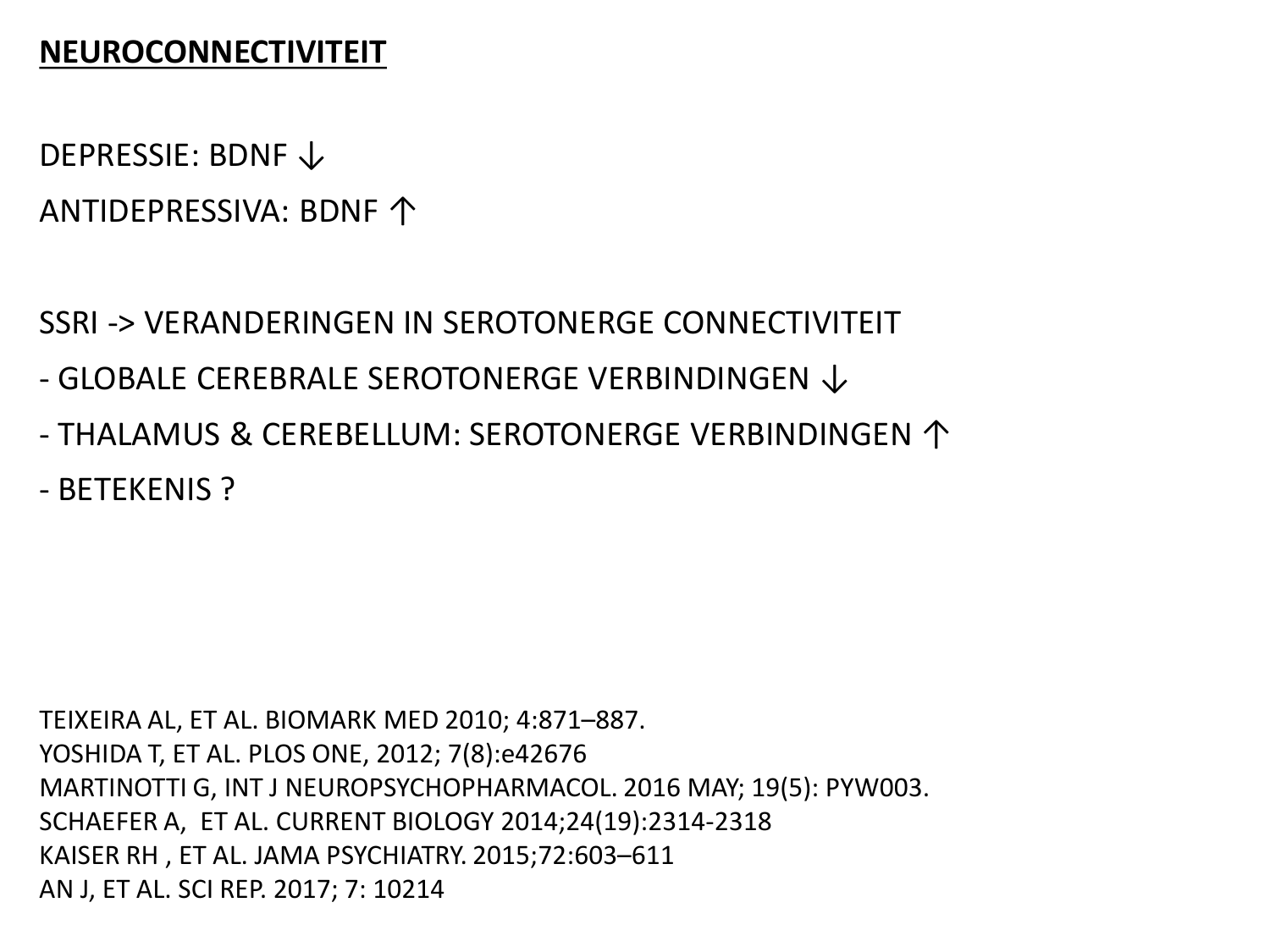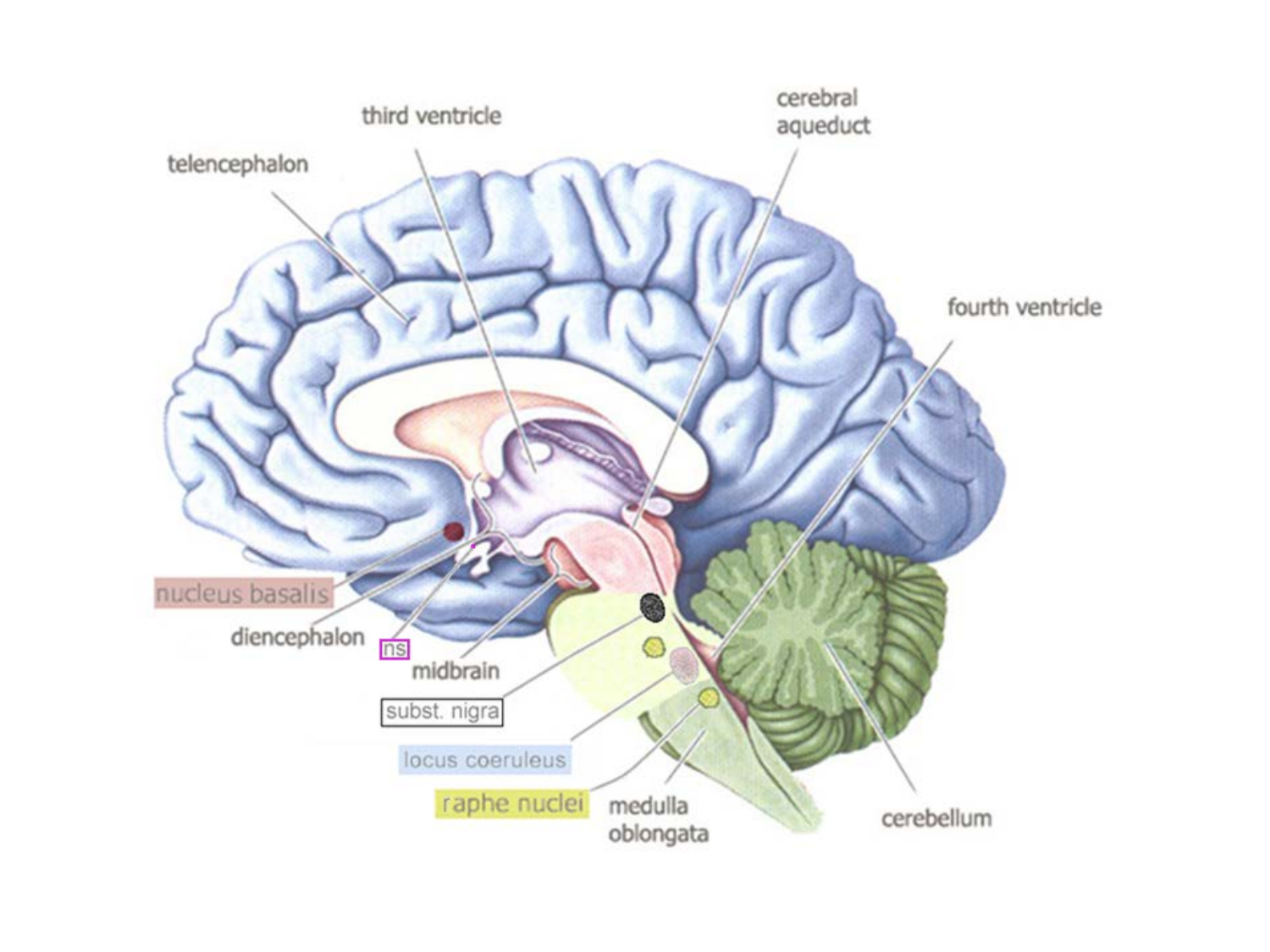#### **MEETINSTRUMENTEN**

MADRS: MONTGOMERY ÅSBERG DEPRESSION RATING SCALE

GDS GERIATRISCHE DEPRESSIE SCHAAL / VRAGENLIJST

NORD: NIJMEGEN OBSERVER-RATED DEPRESSION SCALE FOR DETECTION OF DEPRESSION IN NURSING HOME RESIDENTS

CSDD, CORNELL SCALE FOR DEPRESSION IN DEMENTIA

AES-10, APATHY EVALUATION SCALE NURSING HOME VERSION

PHQ-9, PATIENT HEALTH QUESTIONNAIRE - POST STROKE DEPRESSION SCREENING

Leontjevas R, et al. Meetinstrumenten voor depressie en apathie in verpleeghuizen. Nijmegen.UKON.2012

Man-van Ginkel J de. Vroegsignalering van depressie na een beroerte. Proefschrift Utrecht. 2012

Williams LS, et al. Stroke. 2005(36): 635-638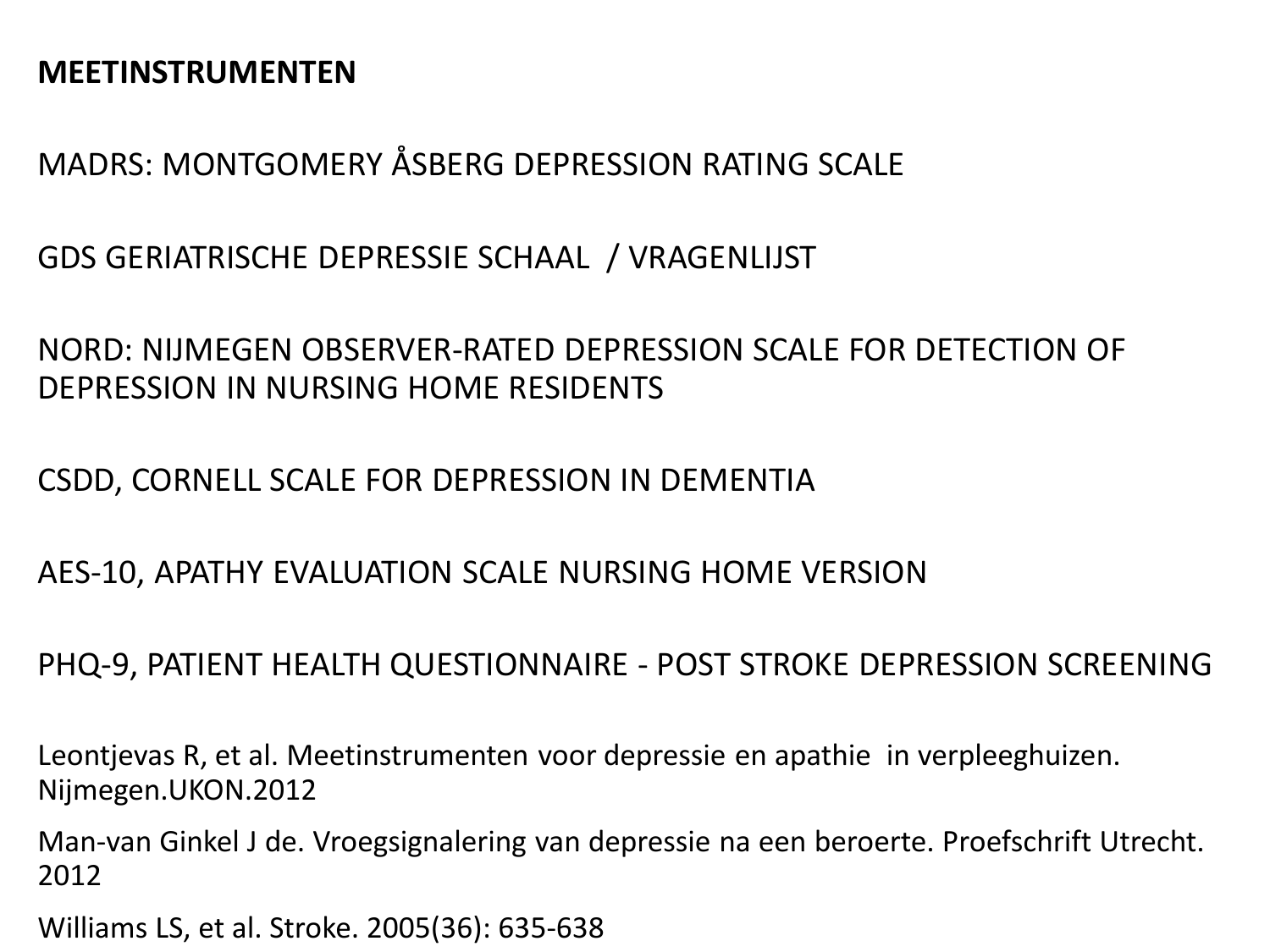### **THERAPEUTISCHE OVERWEGINGEN**

- HOLISTISCHE BENADERING
- LEVENSFASEPROBLEMATIEK
- IDENTITEITSVRAGEN / ZINGEVING / LEVENSBALANS
- GEWIJZIGD TOEKOMSTPERPECTIEF / EINDIGHEIDSBESEF
- WIJZIGING ROLPATRONEN
- INBEDDING AFHANKELIJKHEID
- WIJZIGING WOONSITUATIE
- PRIMAIRE NETWERK / SPECIFIEKE NETWERKEN
- TEKORTEN IN (WOON)VOORZIENINGEN
- SPECIFIEKE OUDERDOMSZIEKTEN
- COGNITIEVE BEPERKINGEN
- MULTIPELE PATHOLOGIE
- POLYFARMACIE / INTERACTIERISICO'S
- FARMACOKINETISCHE VERANDERINGEN
- FARMACODYNAMISCHE VERANDERINGEN
- GEWIJZIGDE THERAPEUTISCHE VERWACHTINGEN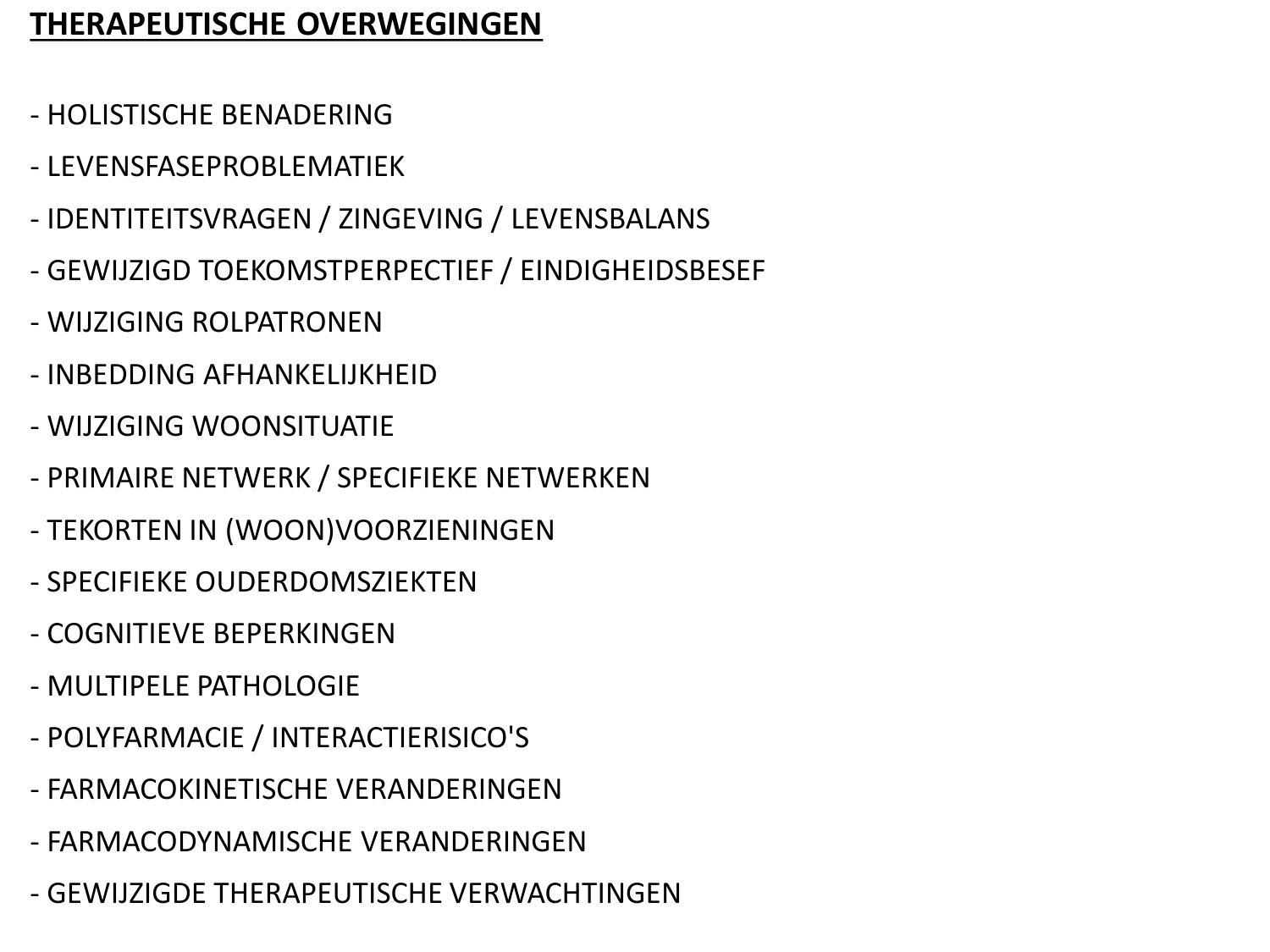## THERAPIE

- OPTIMALISEREN VAN DE SOMATISCHE CONDITIE
- ACTIVERING / BEWEGINGSTHERAPIE
- STEUNENDE / STRUCTURERENDE INTERVENTIES
- SYSTEEMINTERVENTIES
- COGNITIEVE GEDRAGSTHERAPIE
- IPT
- MINDFULNESS
- FARMACOTHERAPIE
- ECT
- TMS
- DBS
- (OPTOGENETICS)
- LICHTTHERAPIE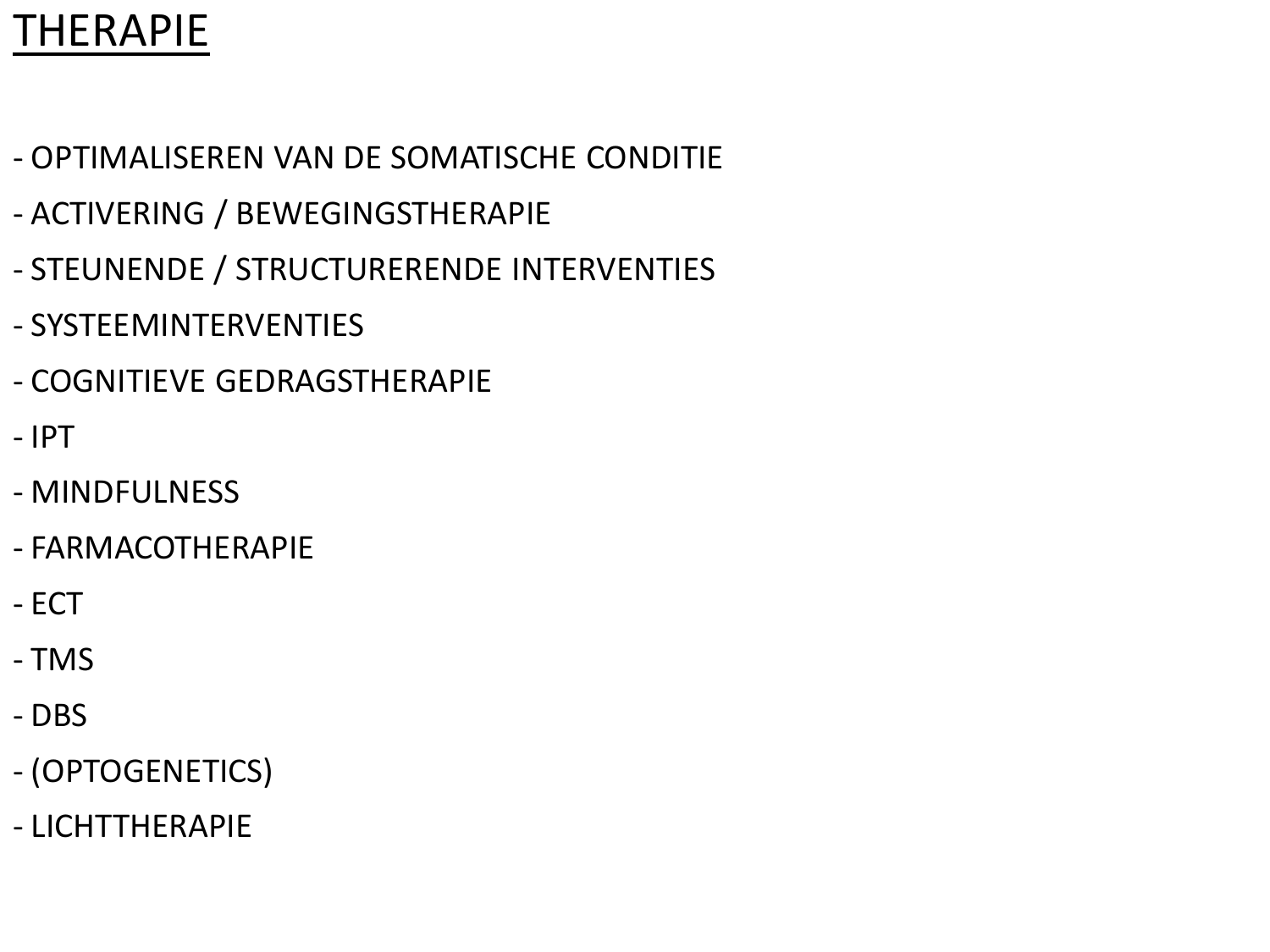**TIPS** (NAV ZORGPROGRAMMA - DOEN BIJ DEPRESSIE - NIJMEGEN- UKON ) => 25% DEPRESSIE REDUCTIE IN VPH

### **DOEN:**

- ZO VEEL MOGELIJK EIGEN REGIE / EIGEN KEUZES
- AANDACHT, GENEGENHEID, COMPLIMENTJES EN POSITIEVE BEKRACHTIGING
- REGELMATIG KORTE GESPREKJES
- GEDETAILLEERD VRAGEN NAAR POSITIEVE HERINNERINGEN
- NEEM PERSOON EN KLACHTEN KLACHTEN SERIEUS

### **NIET DOEN:**

- AANSPOREN OM FLINK TE ZIJN
- PROBEREN OP TE VROLIJKEN
- (SCHULD)GEVOELENS / SUÏCIDALITEIT NEGEREN OF BAGATELLISEREN
- TE HOGE EISEN STELLEN

Leontjevas R. Tijdschr v Verzorgenden 2013 (6 mei)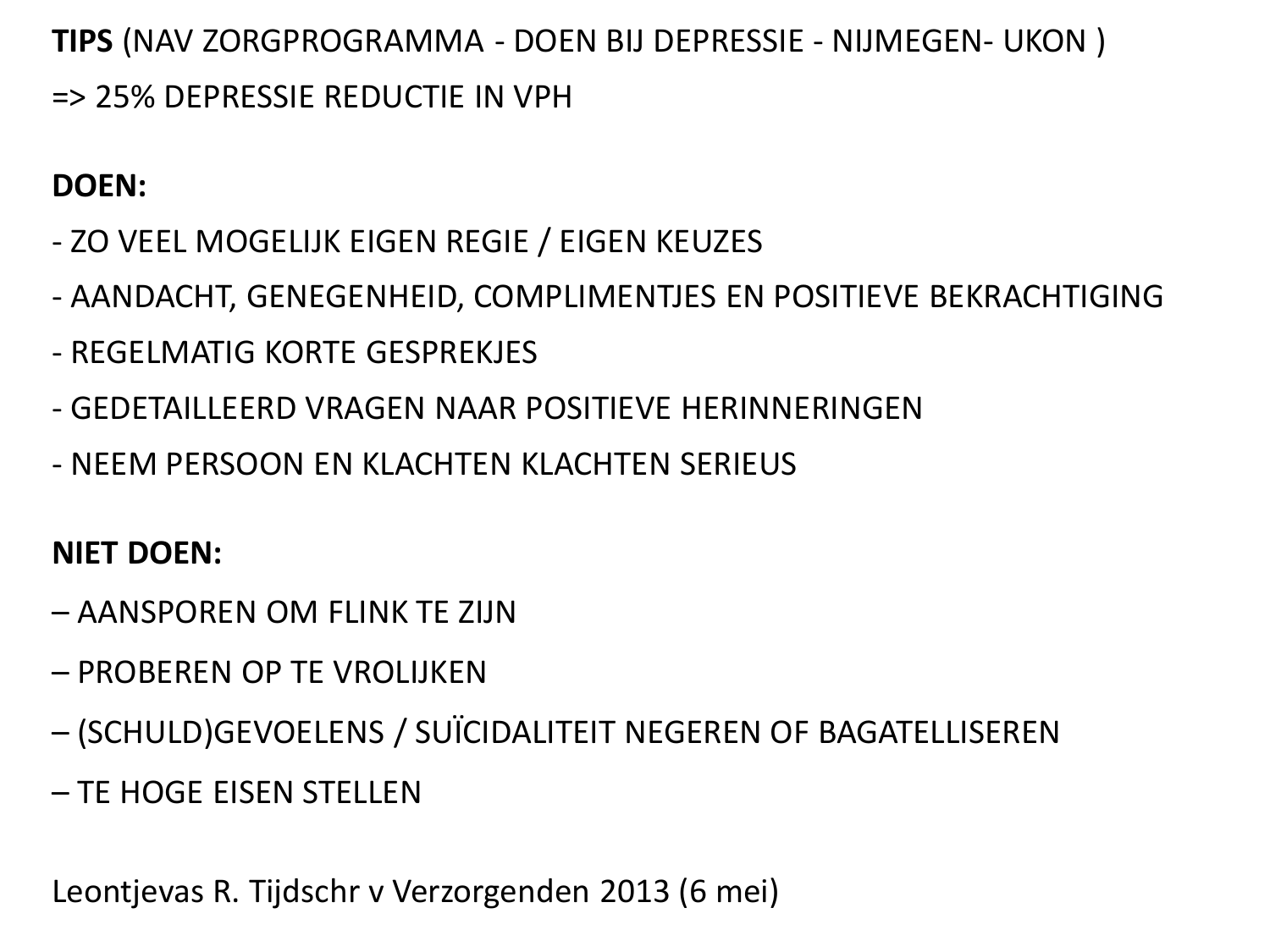# **FARMACOTHERAPIE VOLGENS DE WEEGPOT**

# **WERKZAAMHEID** DOELSYMPTOMEN, PATHOFYSIOLOGISCH MODEL **EVIDENCE** RCT **ERVARING** CASE REPORTS, ERVARING COLLEGA'S, EIGEN ERVARING **GENEESMIDDEL EIGENSCHAPPEN**

FARMACODYNAMIEK, KINETIEK, VEILIGHEID, BIJWERKINGEN

## **PATIENT EIGENSCHAPPEN**

CONTRAINDICATIES, COMORBIDITEIT, INTERACTIES, COMPLIANCE

## **OVERIGE**

KOSTEN

## **TOEPASSING**

GEBRUIKERSGEMAK, TOEDIENINGSVORMEN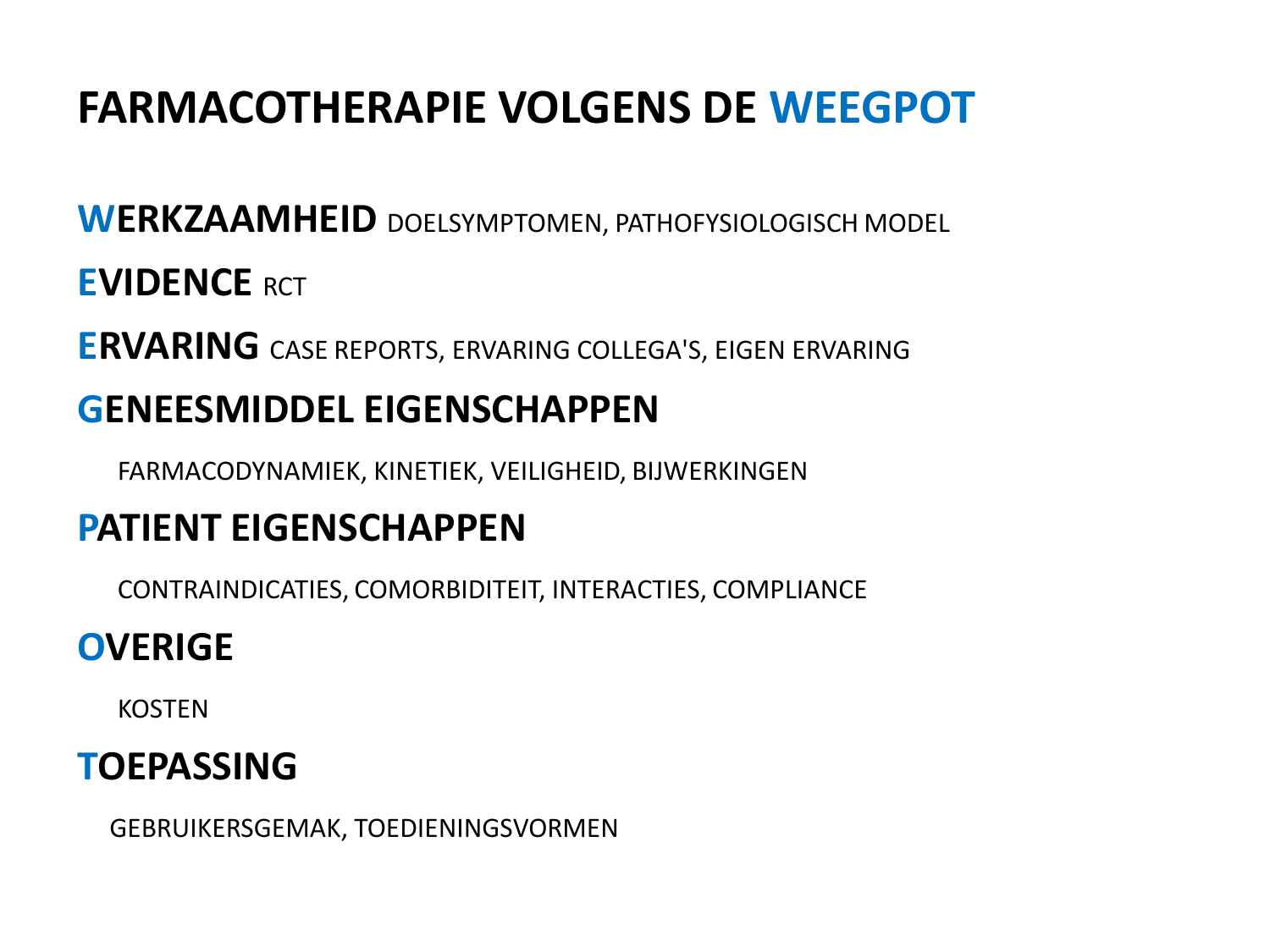## **FARMACOKINETISCHE VERANDERINGEN**

- ABSORPTIE ZUURGRAAD MAAG ↓
	- OPP.DUNNE DARM ↓
- FIRST PASS LEVERDOORBLOEDING ↓ CYP450 ACTIVITEIT ↓
- VERDELING VETGEHALTE ↑ WATER / SPIERMASSA ↓
- $-$  BIOTRANSF. CYP450 ACTIVITEIT  $\downarrow$
- ELIMINATIE NIERDOORBLOEDING ↓ GLOMERUL. FILTRATIE ↓

# **FARMACODYNAMISCHE VERANDERINGEN**

- RECEPTOR-AANTAL ↓
- (RECEPTOR)-GEVOELIGHEID ↓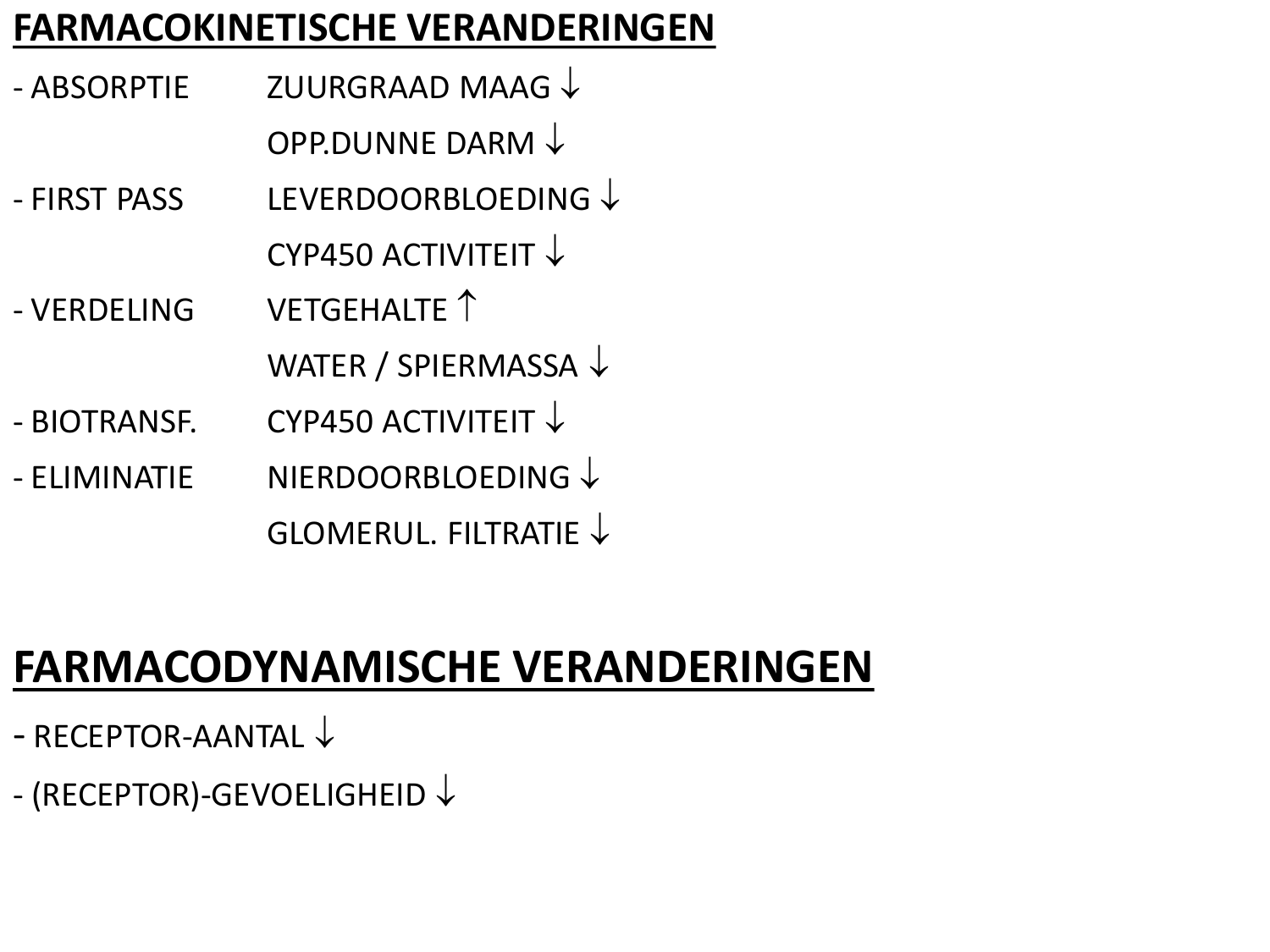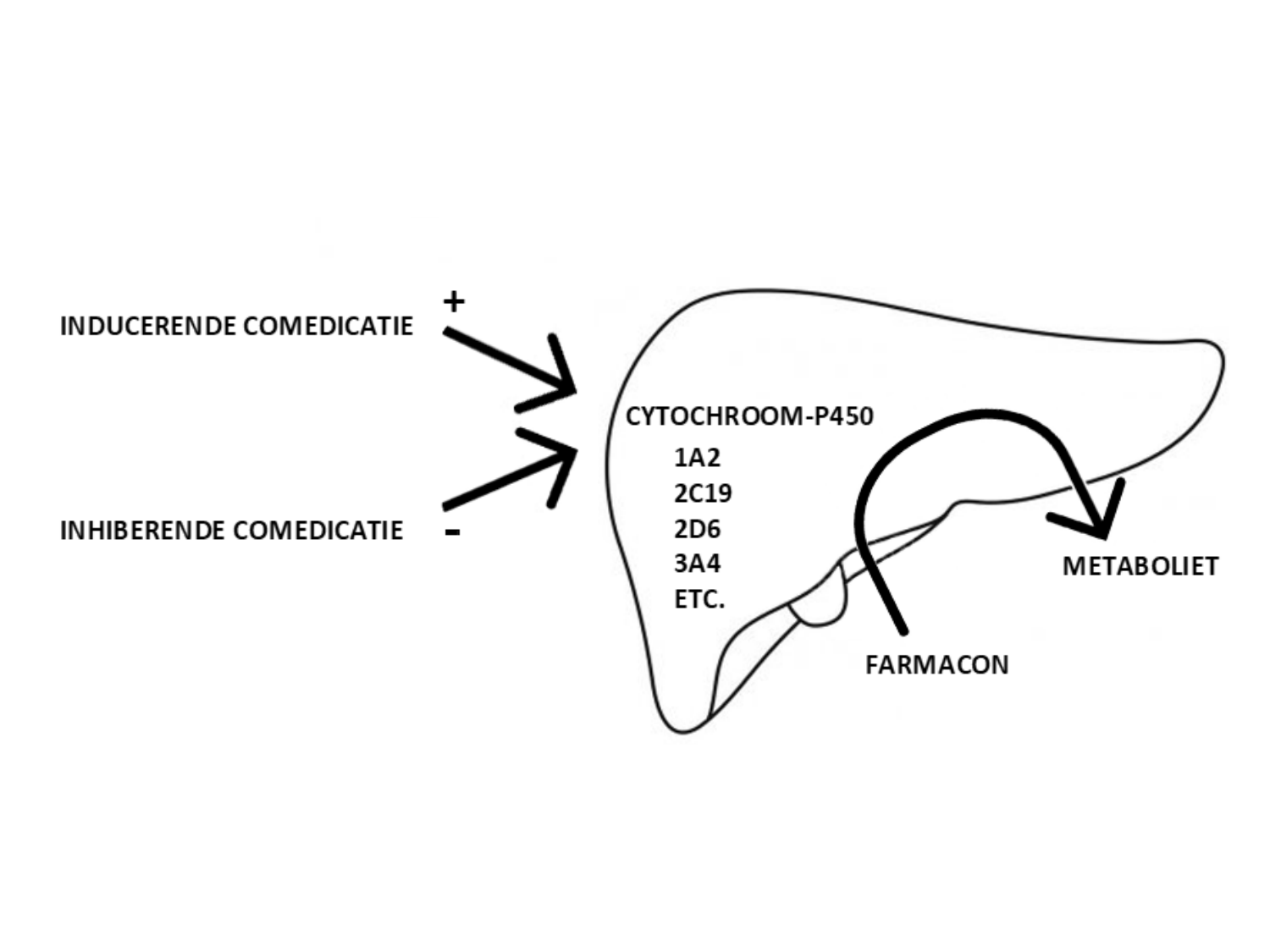

| <b>Generiek</b> | $\circledR$ | <b>SER</b>          | Opmerkingen                           |
|-----------------|-------------|---------------------|---------------------------------------|
| citalopram      | Cipramil    | 个                   | s/r enantiomeer<br>(cardiotoxiciteit) |
| escitalopram    | Lexapro     | 11                  | s enantiomeer<br>(cardiotoxiciteit)   |
| sertraline      | Zoloft      | ↑                   |                                       |
| fluoxetine      | Prozac      | ↑                   | 2D6-<br>$T\frac{1}{2} \approx 14$ dgn |
| fluvoxamine     | Fevarin     |                     | $1A2-$<br>nausea                      |
| paroxetine      | Seroxat     | $\uparrow \uparrow$ | $2D6-$                                |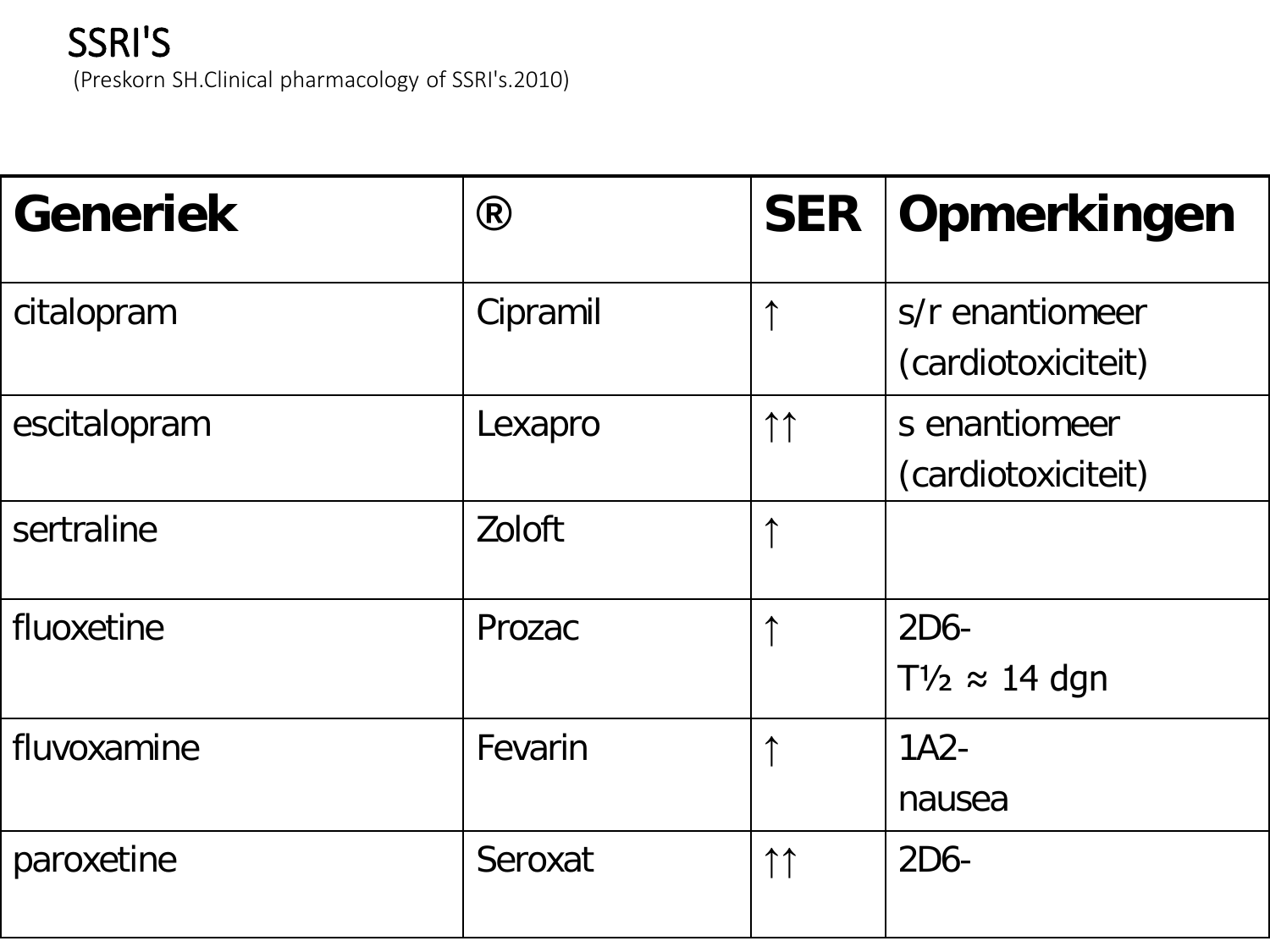## **TRAZODON**

Serotonin Antagonist Re-uptake Inhibitor

| <b>Generiek</b> | $\circledR$ | <b>Ser</b>                                              | <b>Hist</b> | Opm         |
|-----------------|-------------|---------------------------------------------------------|-------------|-------------|
| I trazodon      | Trazolan    | $\uparrow$ ( $\downarrow$ )( $\uparrow$ )( $\uparrow$ ) |             | <b>SARI</b> |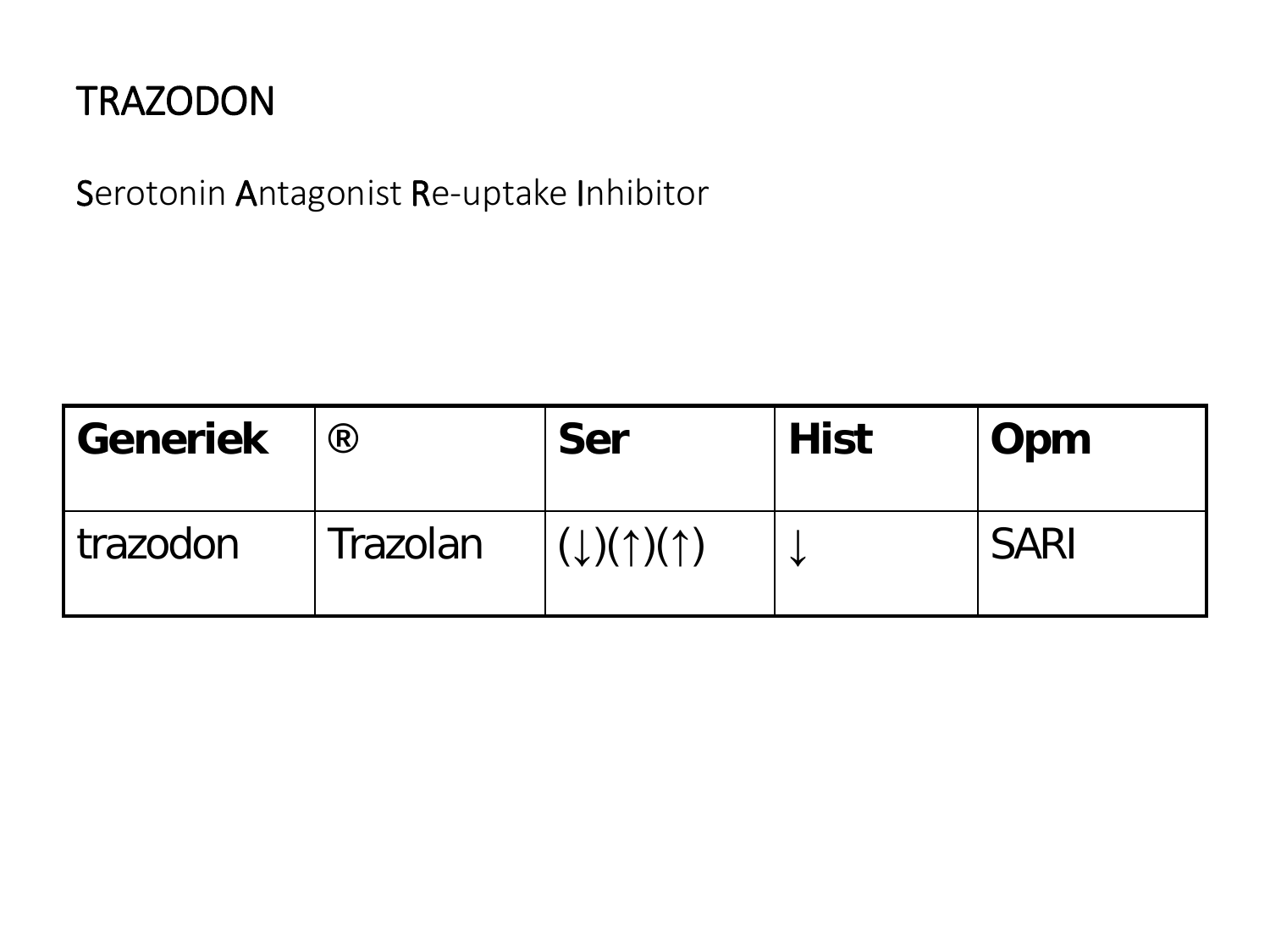| <b>Generiek</b> | $\circledR$          | Ser | <b>NA</b>                                | <b>Hist</b> | Opm              |
|-----------------|----------------------|-----|------------------------------------------|-------------|------------------|
| mirtazapine     | Remeron              | ↑   | $\uparrow$ ( $\uparrow$ ) ( $\uparrow$ ) | ↓↓          | <b>NaSSA</b>     |
| venlafaxine     | Efexor               |     | $(\uparrow)$ $(\uparrow)$ $(\uparrow)$   |             |                  |
| duloxetine      | Cymbalta<br>Xeristar |     | $(\uparrow)$ $(\uparrow)$ $(\uparrow)$   |             | $2D6-$<br>nausea |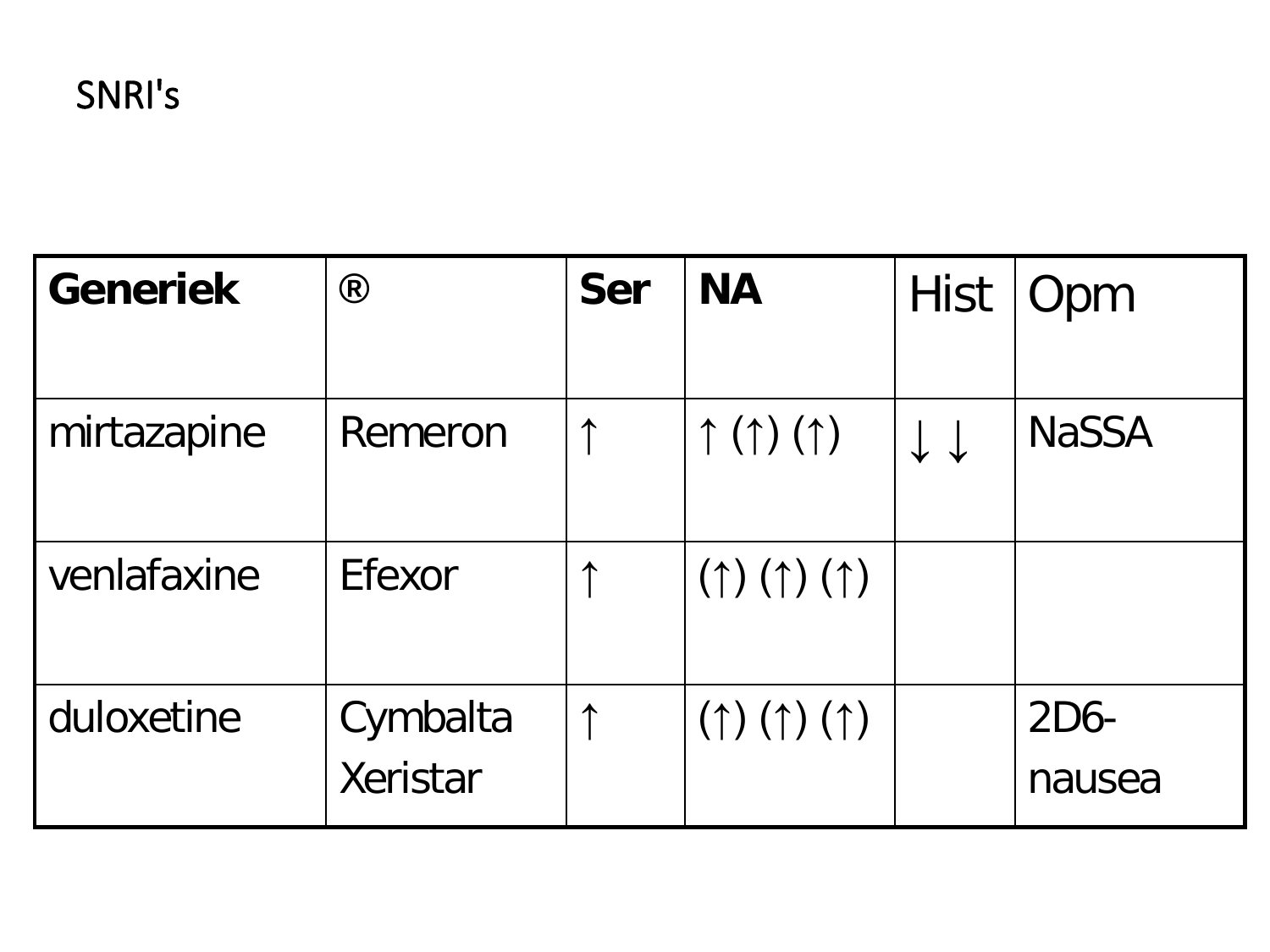## TCA's

| <b>Generiek</b> | ®          | <b>Ser</b> | <b>NA</b> | <b>Hist</b> | <b>Ach</b> |
|-----------------|------------|------------|-----------|-------------|------------|
| clomipramine    | Anafranil  | $\uparrow$ | 个         |             |            |
| imipramine      | (Tofranil) | 个          | ↑         |             |            |
| amitriptyline   | Tryptizol  |            | ↑         |             |            |
| nortriptyline   | Nortrilen  |            |           |             |            |
| dosulepine      | Prothiaden |            |           |             |            |
| doxepine        | Sinequan   |            | ↑         |             |            |
| maprotiline     | (Ludiomil) |            |           |             |            |

**CARDIOTOXISCH**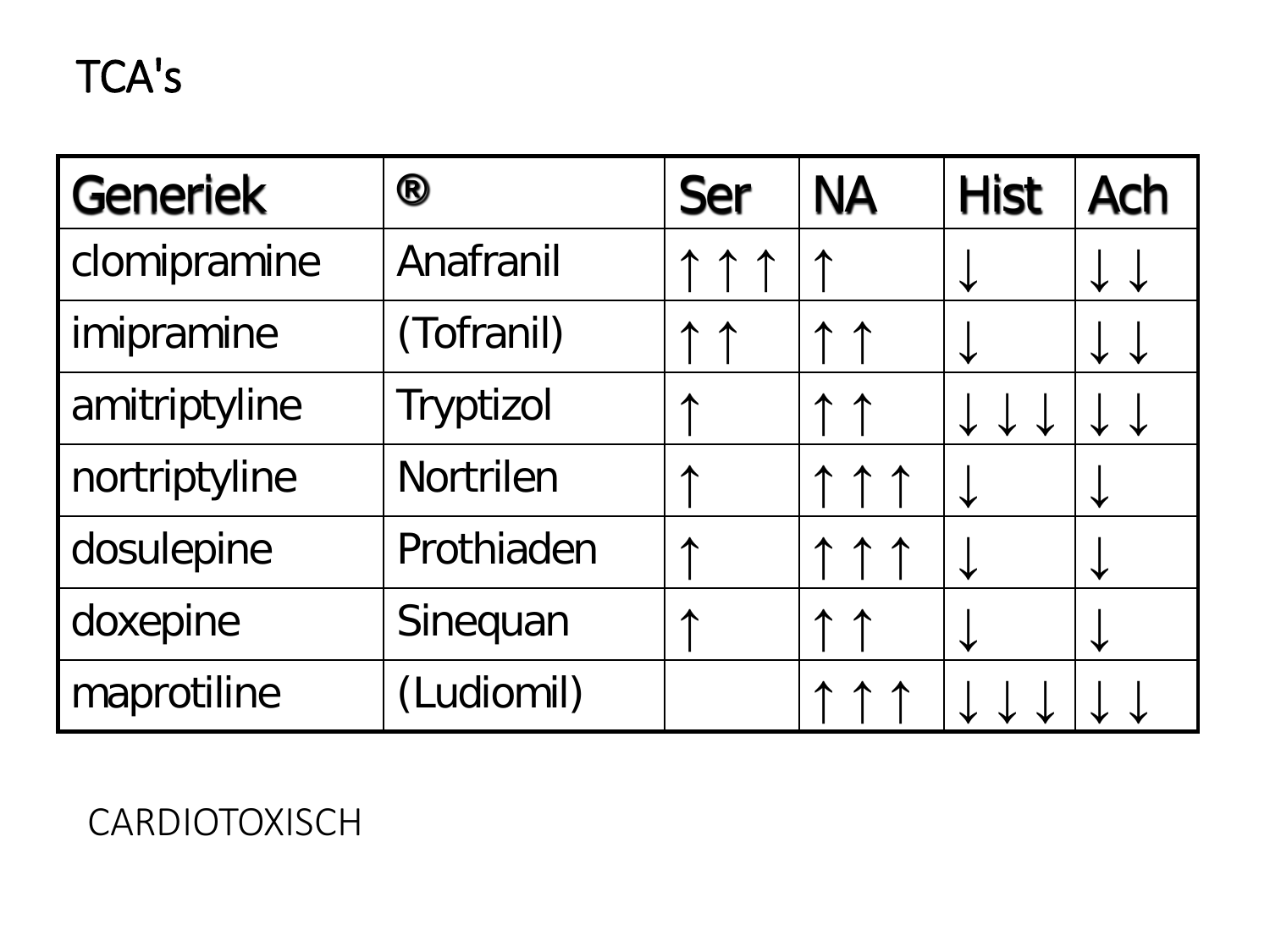## **LITHIUMZOUTEN**

LithiumcarbonaatLithiumcarbonaat

Camcolit ® Priadel ® Lithiumcitraat (Litarex ®)

**SPIEGELCONTROLES** CONTROLES NIERFUNCTIE EN SCHILDKLIERFUNCTIE SPECIALISTISCH !

Ruhé E et al. In: Schene AH et al. Handboek depressieve stoornissen.de Tijdstroom 2016 (p.399-424) Knoppert-vd Klein E, et al. In: Kupka R et al. Handboek bipolaire stoornissen.de Tijdstroom.2008 (p.241- 254)

www.kenniscentrumbipolairestoornissen.nl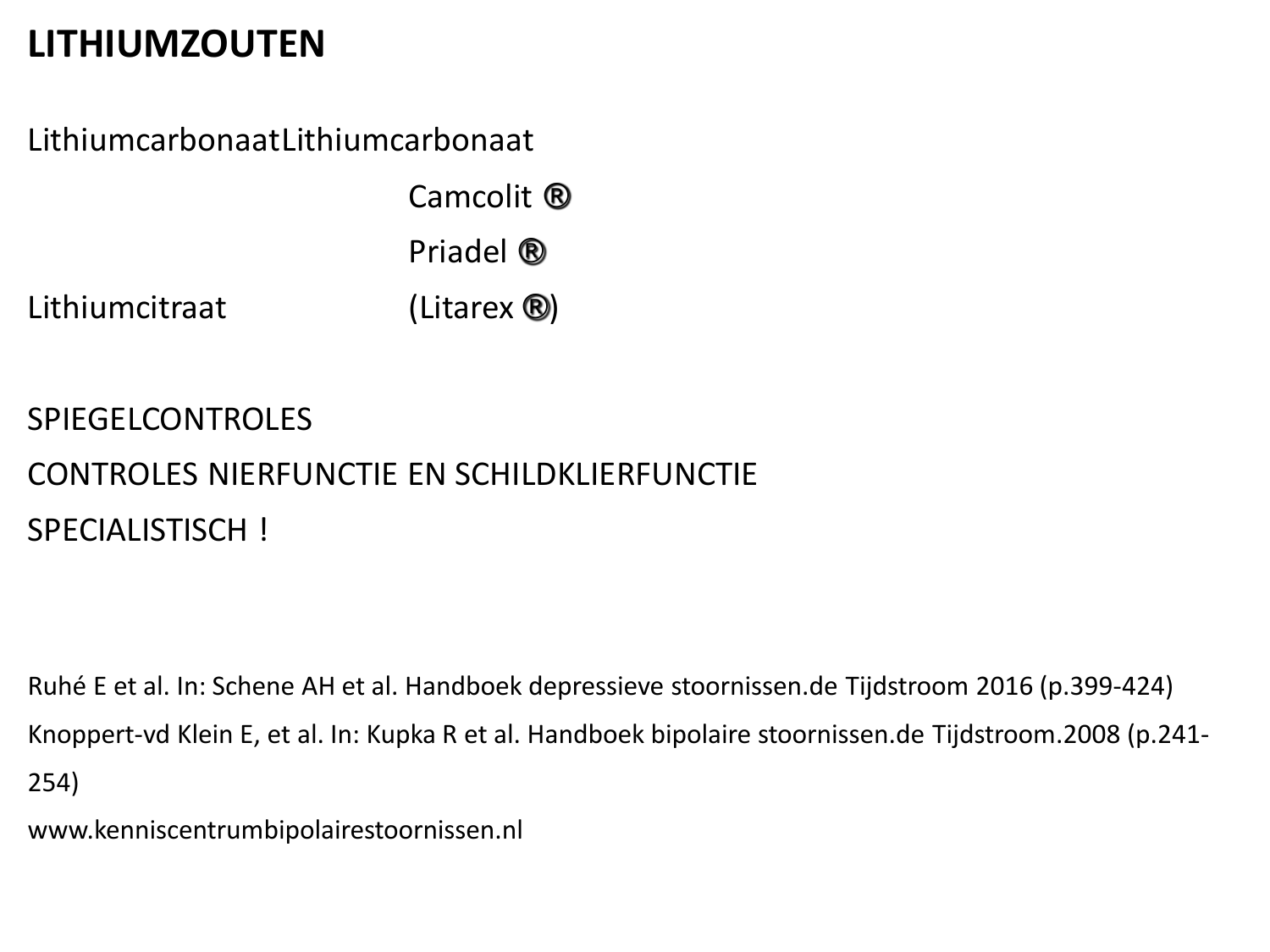#### **LITHIUM RESPONSIVE SIGNAL TRANSDUCTION PATHWAYS**



WG; Bewerkt naar: Lenox RH , Wang Le. Molecular Psychiatry 2003(8):135-144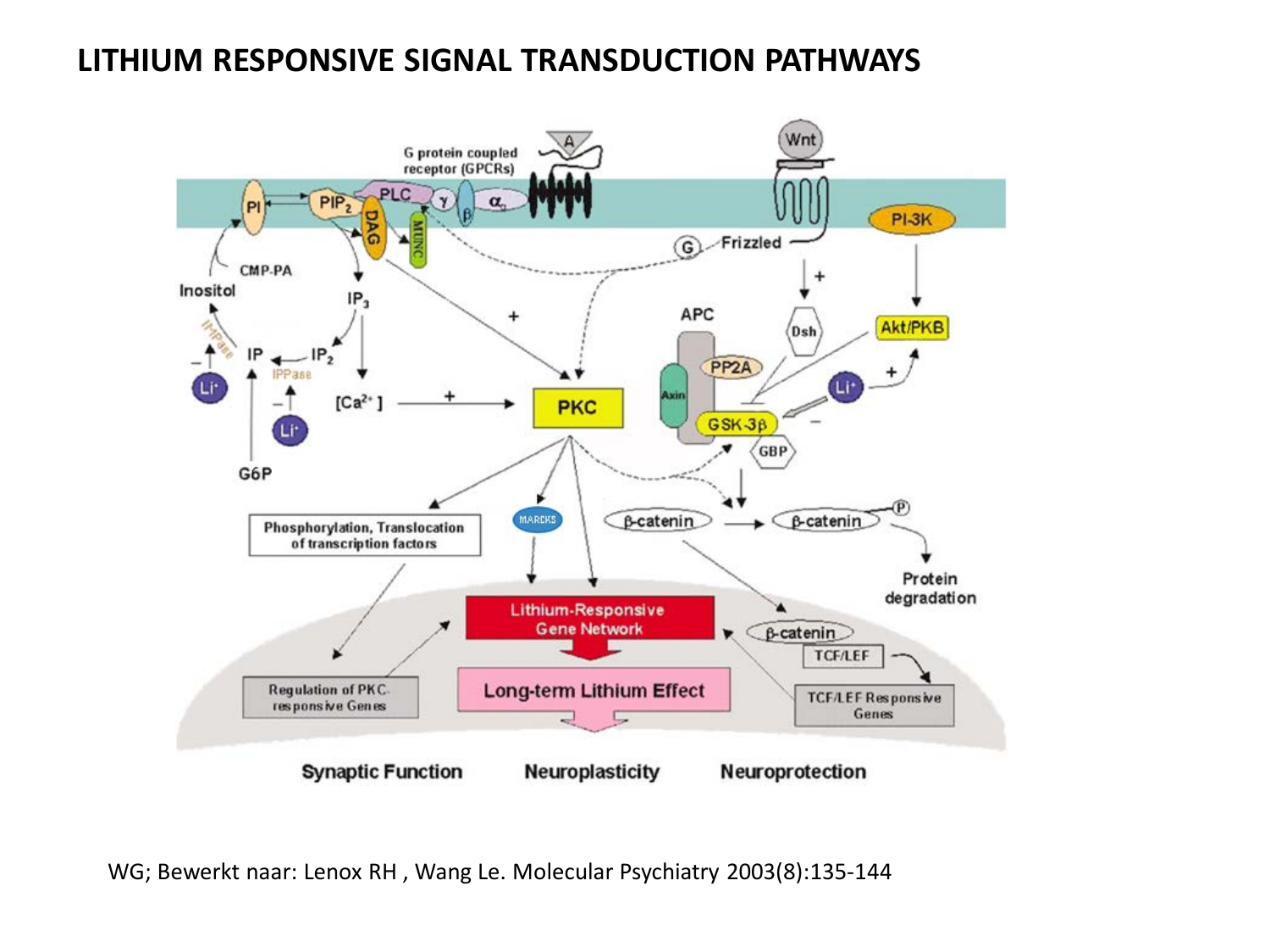### LITHIUM AND THE NMDA-RECEPTOR / NITRIC OXIDE PATHWAY



WG. Bewerkt naar: Ghasemi, M. 2011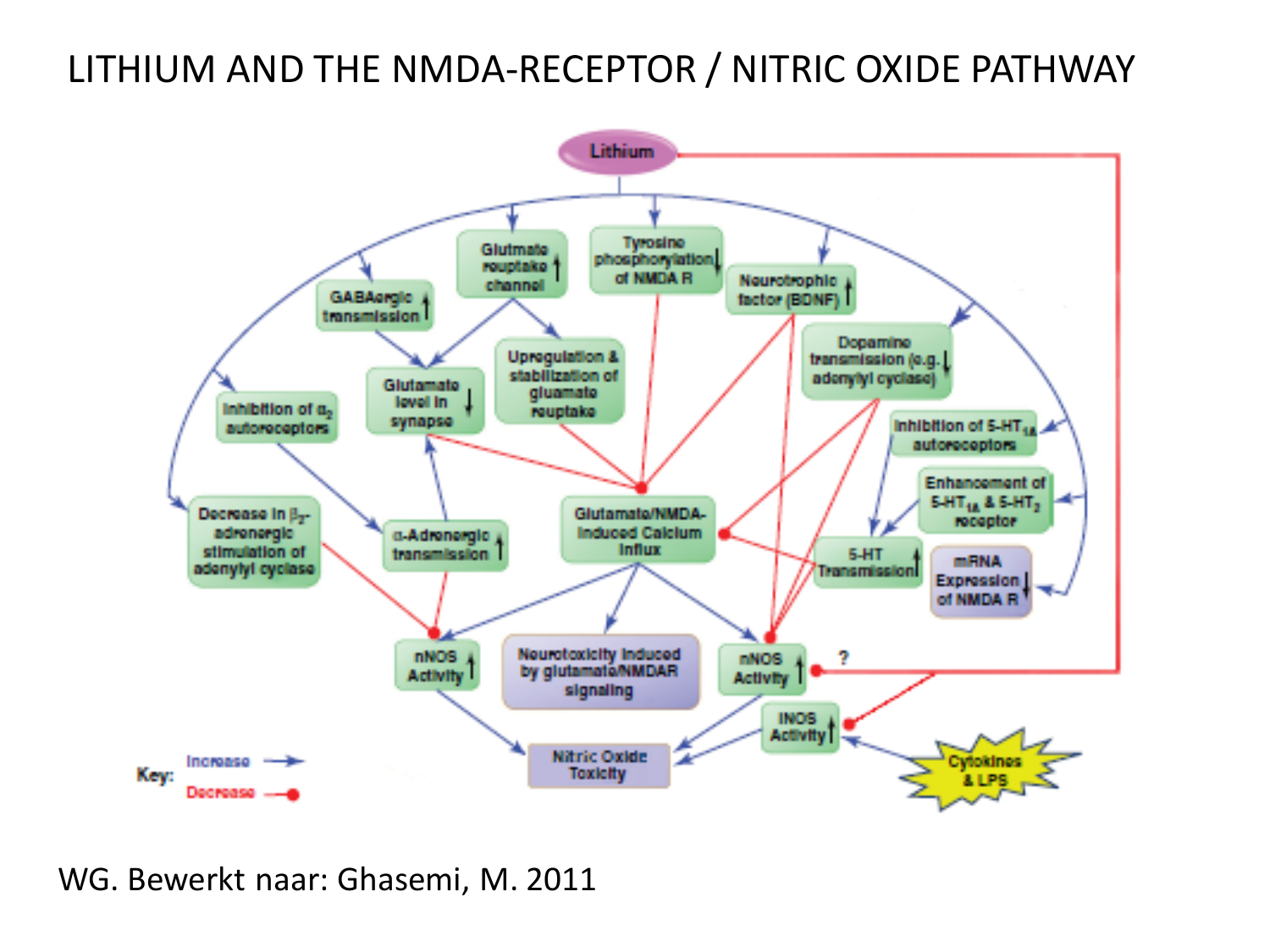### LITHIUM EN CIRCADIANE RITMES



Duez H, Staels B Rev-erb-α: an integrator of circadian rhythms and metabolism J Appl Physiol. 2009 Dec(107/6): 1972–1980.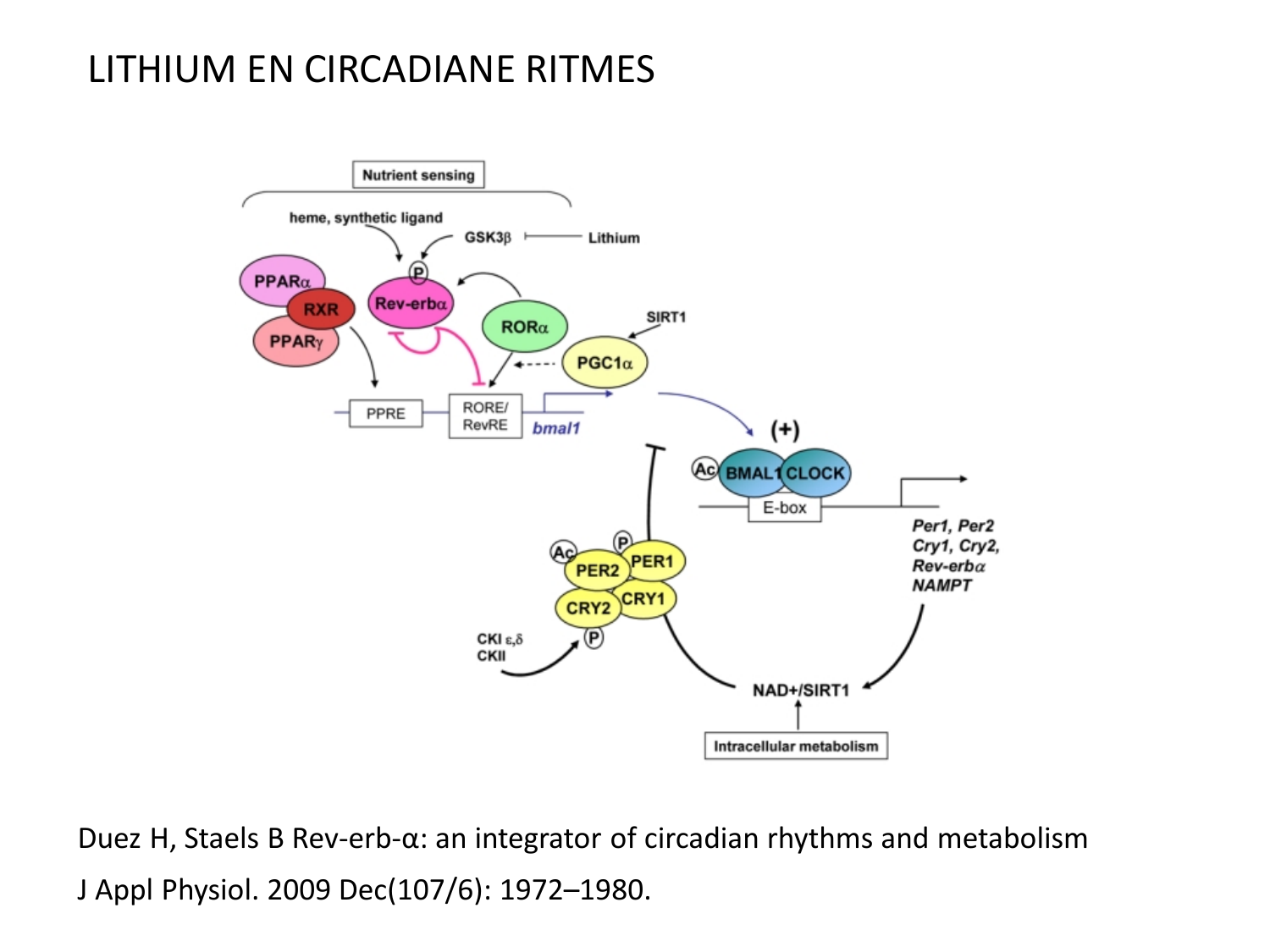## **MAO-REMMERS**

## **Reversibele MAO a inhibitor**

moclobemide (Aurorix ®)

## **Irreversibele non-selectieve MAO a+b inhibitors**

fenelzine (Nardil ®) isocarboxazide (Marplan ® )

tranylcypromine (Tracydal  $\mathbf{\mathbb{R}}$ ; Parnate  $\mathbf{\mathbb{R}}$ )

STRIKT TYRAMINF-ARM DIFFT !! CAVE SEROTONERGE INTERACTIES !! SPECIALISTISCH<sup>!</sup>

Schene AH et al. Handboek depressieve stoornissen. De Tijdstroom 2016 http://dalecopharma.nl/info-voorschrijvers/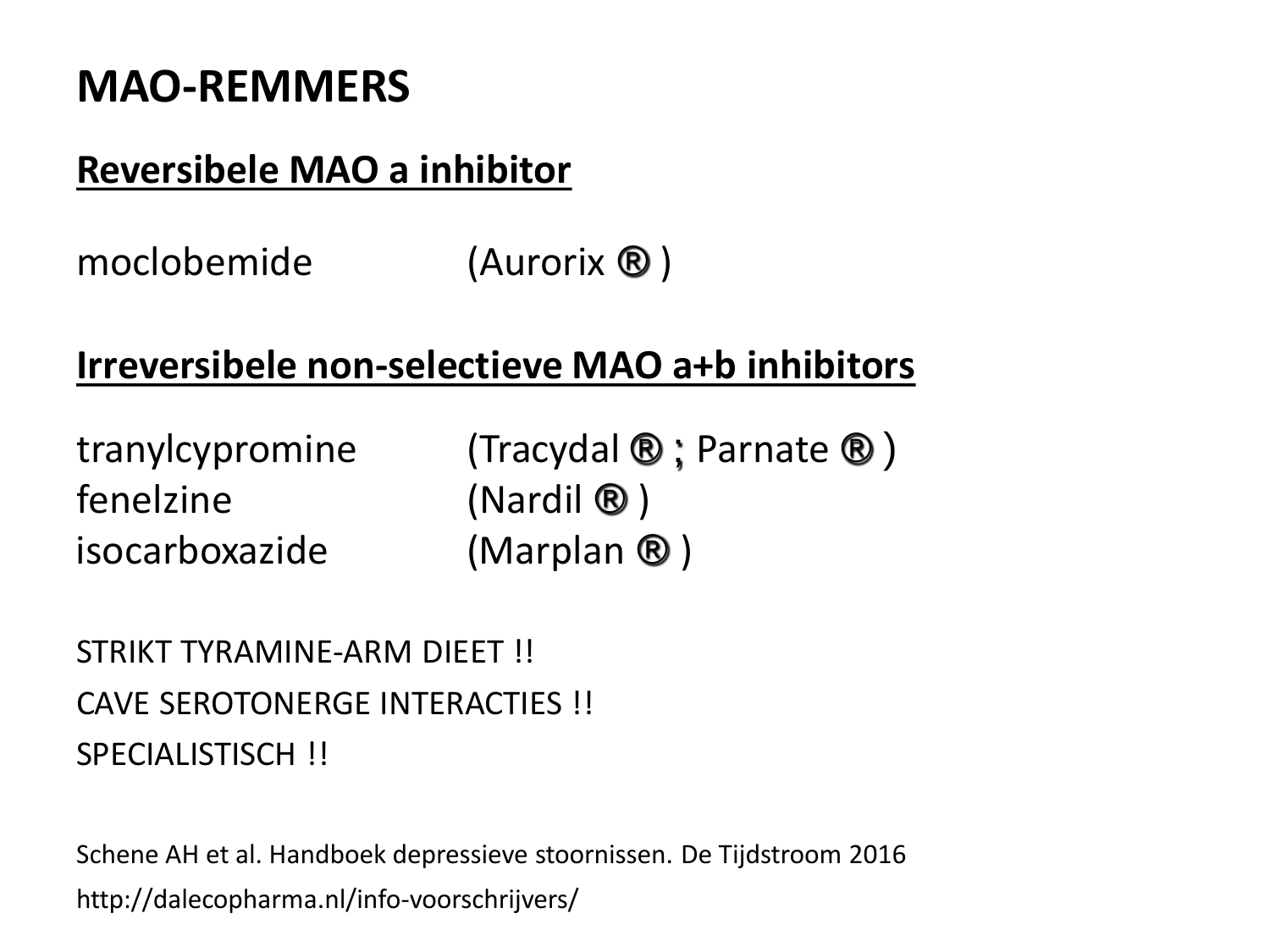#### **MONOAMINEN**

#### CATECHOLAMINEN



#### **INDOLAMINEN**

**TRYPTOFAAN J**TPH 5-OH-TRYPTOFAAN  $\downarrow$  5-HTP-D 5-HT (=SEROTONINE)  $\downarrow$  MAO-A **HIAA** 

W.GARENFELD 2018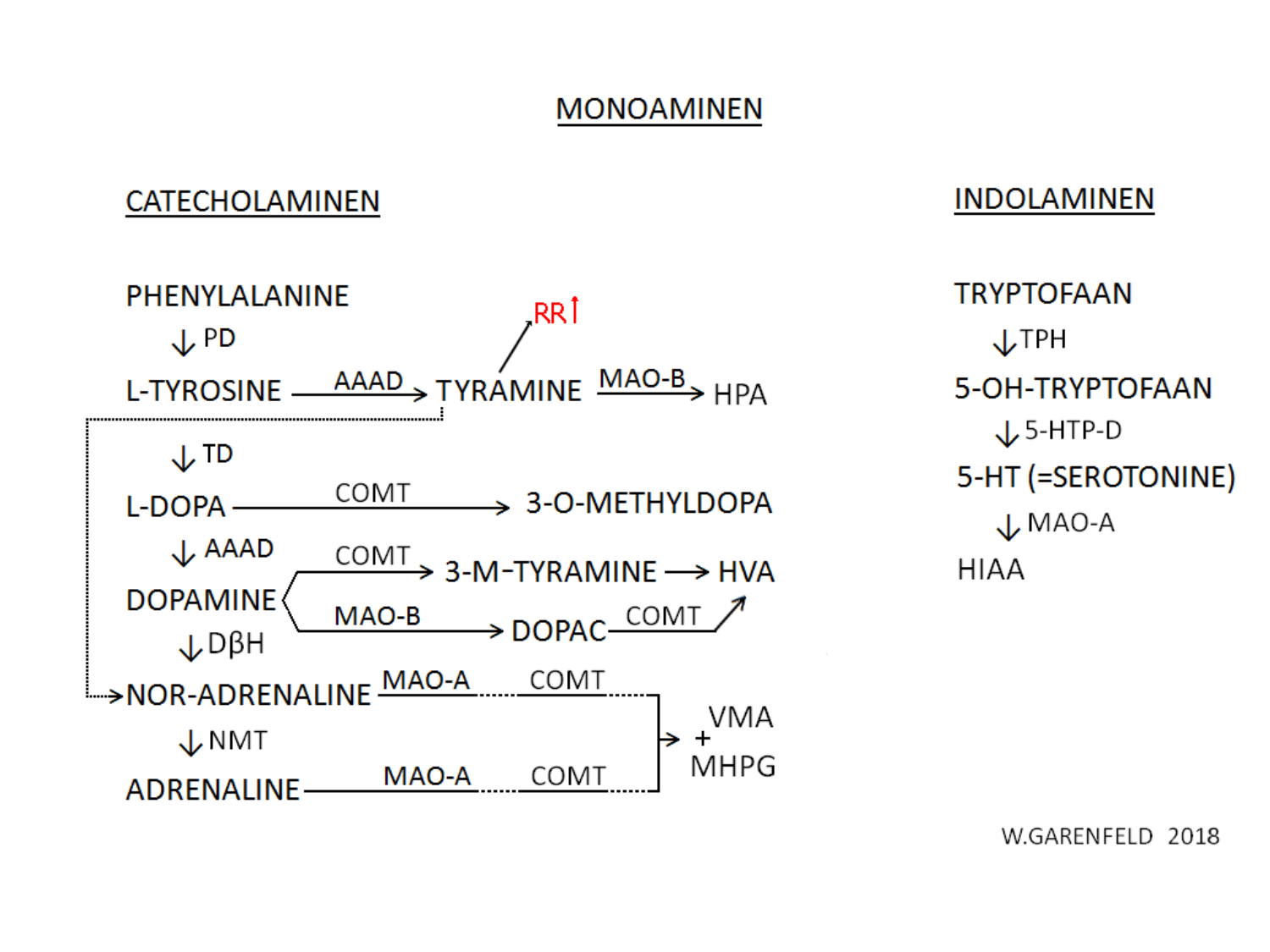# **Agomelatine (Valdoxan ®)**

MT1 en MT2 Agonist: Reset van phase-delayed circadiaan ritme 5HT2c Antagonist ---› NA↑ en DA↑

### **Opm:**

- Leverfunctie (transaminasen) controles
- Niet combineren met sterke 1A2 remmers (ciprofloxacine ; fluvoxamine)

Mendlewicz J. (Ed.) Circadian Rhythms and depression.2008 EMA. Valdoxan- Summary of product characteristics.2003 Kennedy SH, et al. Eur Neuropsychopharmacol. 2016; 26(2):378-389 Cipriani A, et al. Lancet. 2018; 391(10128):1357-1366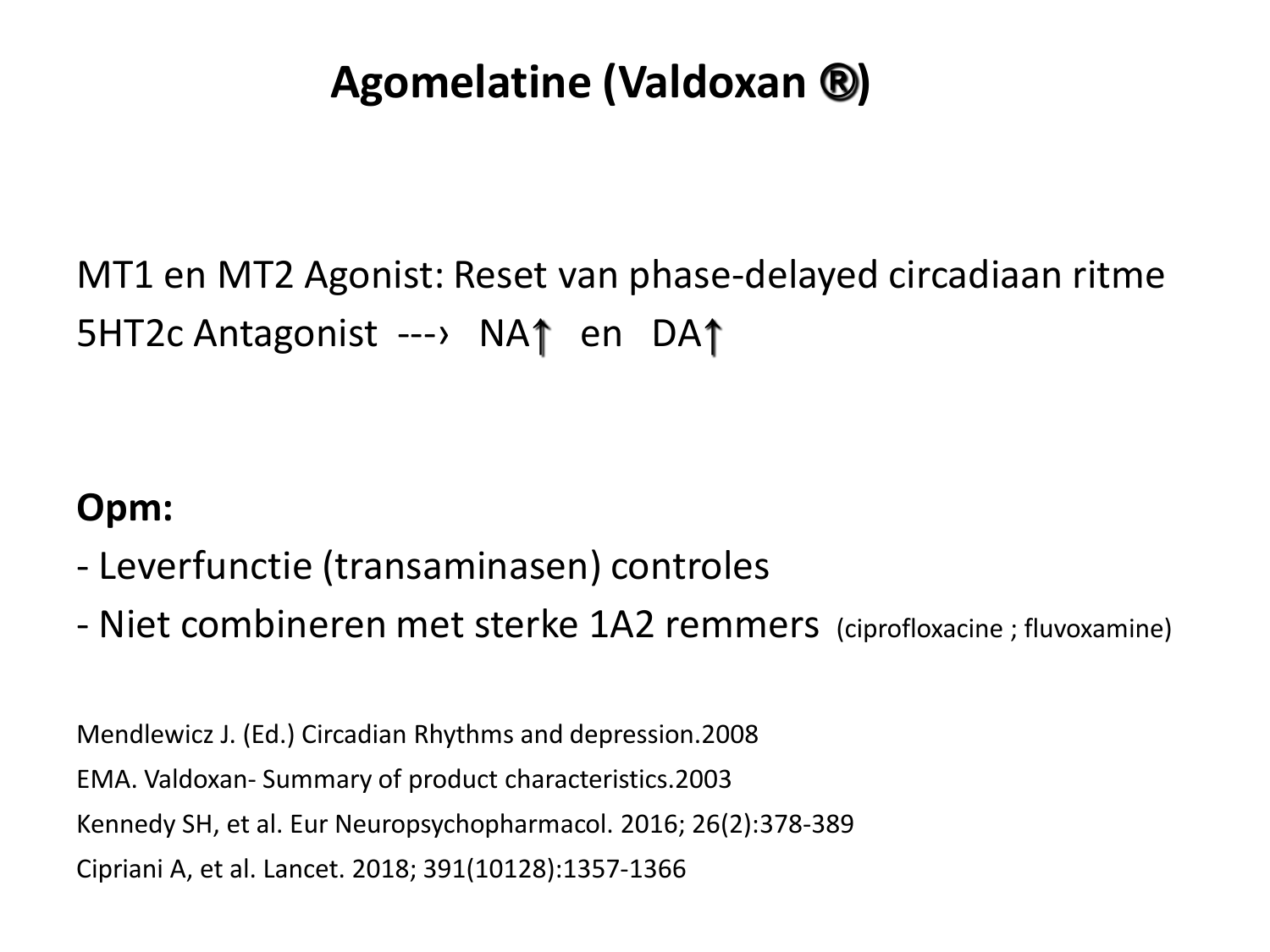# **Bupropion (Wellbutrin XR ®)**

### NDRI

Bupropion Opm:

SER NA DA 2D6-(↑) ↑↑↑ ↑↑ Convulsiedrempel↓

## Tevens: α3β2-, α4β2- en α7- nicotineACh-receptor blok

Horst WD, et al. J.Affect.Disord.1998(51/3):237-254 Slemmer JE, et al. J.Pharmacol Exp.Ther. 2000(Oct.295/1):321-327 Anthenelli RM, et al. Neuropsychiatric safety and efficacy of varenicline, bupropion, and nicotine patch in smokers with and without psychiatric disorders (EAGLES): a double-blind, randomised, placebo-controlled clinical trial. Lancet 2016;18/387(10037):2507-2520